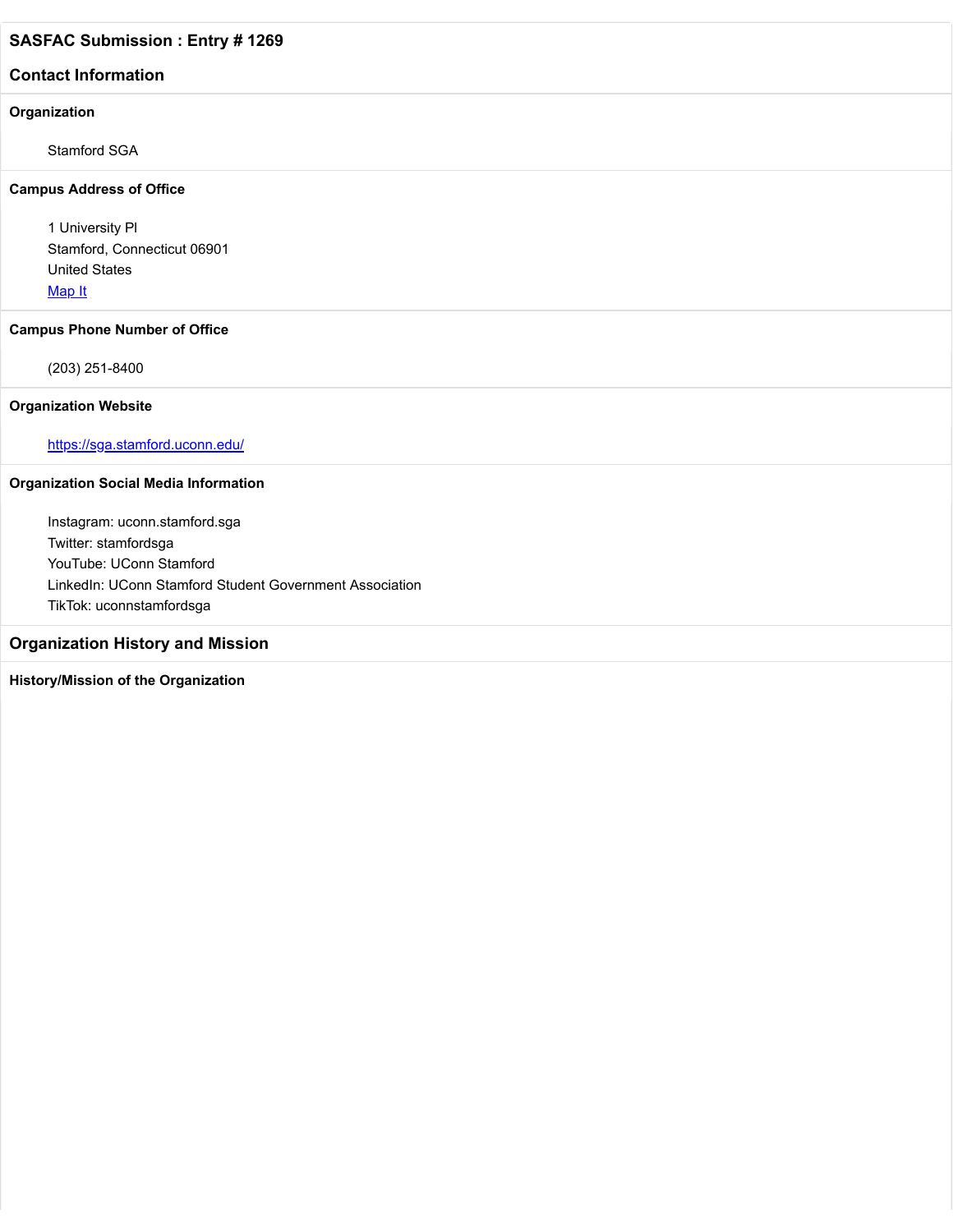#### **History**

The UConn Stamford Student Government Association (SGA) was founded in 1963. The organization's founders formed the Association, established a constitution, and elected officers to act as a liaison between undergraduate students and the school's administration. Since 1963, the association has grown from a 9-member organization to a thriving association of diverse student leaders that plan, organize, and execute programming and events for the student body to enrich each student's experience at our campus. Through our programming, SGA strives to build on UConn Stamford's strong sense of community and tradition. In assisting with the organization's operations, students who are active in SGA develop leadership, management, and organizational skills. SGA provides funds for its wide range of programming and events by use of the Student Activity Fee which undergraduate students pay each semester. In addition, 30% of the Student Activity Fees collected is reserved for Registered Student Organizations (RSOs), who may use these funds when planning events and activities that are open to the student body.

Mission Statement

The mission of the UConn Stamford Student Government Association is:

a. To represent the interests of the student body to the campus's administration

- b. To represent the interests of the student body to the UConn Stamford community
- c. To develop and fund extracurricular programming for the campus
- d. To hold events and organize activities that will benefit the Association
- e. To supervise all student activities that are funded by the Association

f. To provide events and space to promote growth and connection within the UConn Stamford community

g. To promote cooperation and support between all University of Connecticut campuses.

h. To act in a way that represents the Association as a whole

#### **Revenue**

**Is your Organization seeking a fee increase?**

No

**Does your Organization receive income from any source other than student fees?**

#### No

#### **Organization Structure and Payroll**

**Organizational Chart and Supplemental Excel Sheet**

#### • [Organization-Chart.pdf](https://trusteeorgsupport.uconn.edu/index.php?gf-download=2022%2F02%2FOrganization-Chart.pdf&form-id=18&field-id=13&hash=a2a23324957b5d4f75676374cf9a4636d6086afde6f0b4a228a68e7f93168713)

**Please indicate which positions (if any) are currently held by non-students.**

N/A

**Does your Organization pay any elected or appointed student leaders?**

No

**Does your Organization pay any non-student staff?**

No

## **Activity Participation**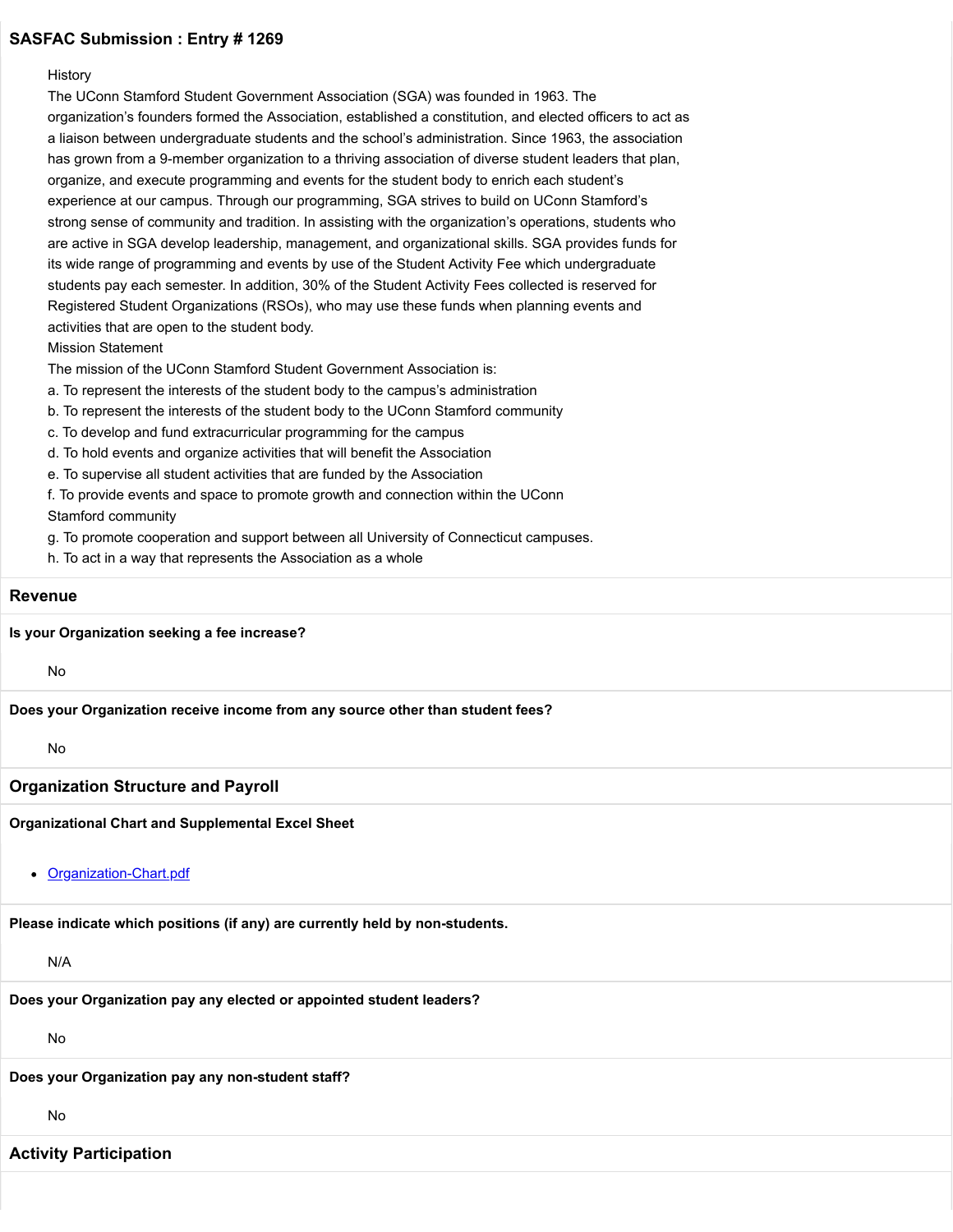#### **Who is eligible to participate in your activities?**

- Undergraduate students of a specific campus
- All undergraduate students across all campuses

#### **Please describe how students (number and/or percentage) utilize your services and/or participate in your activities?**

The Student Government Association (SGA) uses its funds primarily on event programming for the undergraduate student body. From the Student Activity Fees 30% is set aside for use by Tier-Il RSOs that need funding for events, equipment, and activities in accordance with their own mission statements. The remaining 70% is used for SGA's own programming and operating costs.

#### **Please upload your Organization's Quickbooks Profit & Loss Report Standard Last Fiscal Year (FY 21)**

[SFAC-22-1.xlsx](https://trusteeorgsupport.uconn.edu/index.php?gf-download=2022%2F02%2FSFAC-22-1.xlsx&form-id=18&field-id=62&hash=4e5930da5edb8894de7ec44c0a403b45de38445a03b57cb57195d15b31d609a0)

#### **Please upload your Organization's FY 22 Budget**

• [Operating-Budget-Template-1-1-1.xlsx](https://trusteeorgsupport.uconn.edu/index.php?gf-download=2022%2F02%2FOperating-Budget-Template-1-1-1.xlsx&form-id=18&field-id=65&hash=070994b394208e23a6f5d479698ca2d7e38a56467ea7c58cd25d9565bec3d8d3)

#### **Please upload your Organization's Quickbooks Profit & Loss Report Standard Last Fiscal Quarter (FY 22 July 1-Sept 30)**

• [SFAC-22-11.xlsx](https://trusteeorgsupport.uconn.edu/index.php?gf-download=2022%2F02%2FSFAC-22-11.xlsx&form-id=18&field-id=64&hash=df4ea6b0dae0b7937b1c0fc87579420027b350c29a94ef7c567145be61bc7912)

## **Expenditures**

#### **Briefly describe the programs and services you provide for your constituents that serve as the primary focus of your Organization.**

The Student Government Association (SGA) uses its funds primarily on event programming for the undergraduate student body. From the Student Activity Fees 30% is set aside for use by Tier-Il RSOs that need funding for events, equipment, and activities in accordance with their own mission statements. The remaining 70% is used for SGA's own programming and operating costs.

#### SGA Programming Highlights

#### Event Programming

Year-round, Student Government hosts events and activities for the benefit of all fee-paying students on campus and off-campus. On-campus events usually include our featured events (which are novelty events) and special events like Karaoke, De-Stress Day, Finals Breakfast or bi-weekly movie nights, and holiday events like Thanksgiving drive/dinner, Fall Fest (a variant of Halloween), or Valentine's Day. Off-campus events usually include things like Six Flags and Ice Skating.

#### Welcome Week (Fall and Spring)

At the start of the Fall and Spring semesters, our programming board makes an effort to plan a number of big-ticket events to attract students into joining our organization but as a way of welcoming them back to the campus. Welcome Week in the fall included Stuff a Husky, Food Trucks, Karaoke, and a Drive-in Movie, and had a budget of \$30,000. For Spring Welcome Week, we budgeted for \$20,000 and have 4 days planned for large-scale events. The spring semester is less than the fall semester since there are not as many new students attending these events and activities and enrolling.

#### Off-campus Programming

Allocated more funds for new off-campus programming, such as a soccer outing and a trip to a haunted house, as well as previous/traditional off-campus programming, such as ice skating, movie nights, and Six Flags.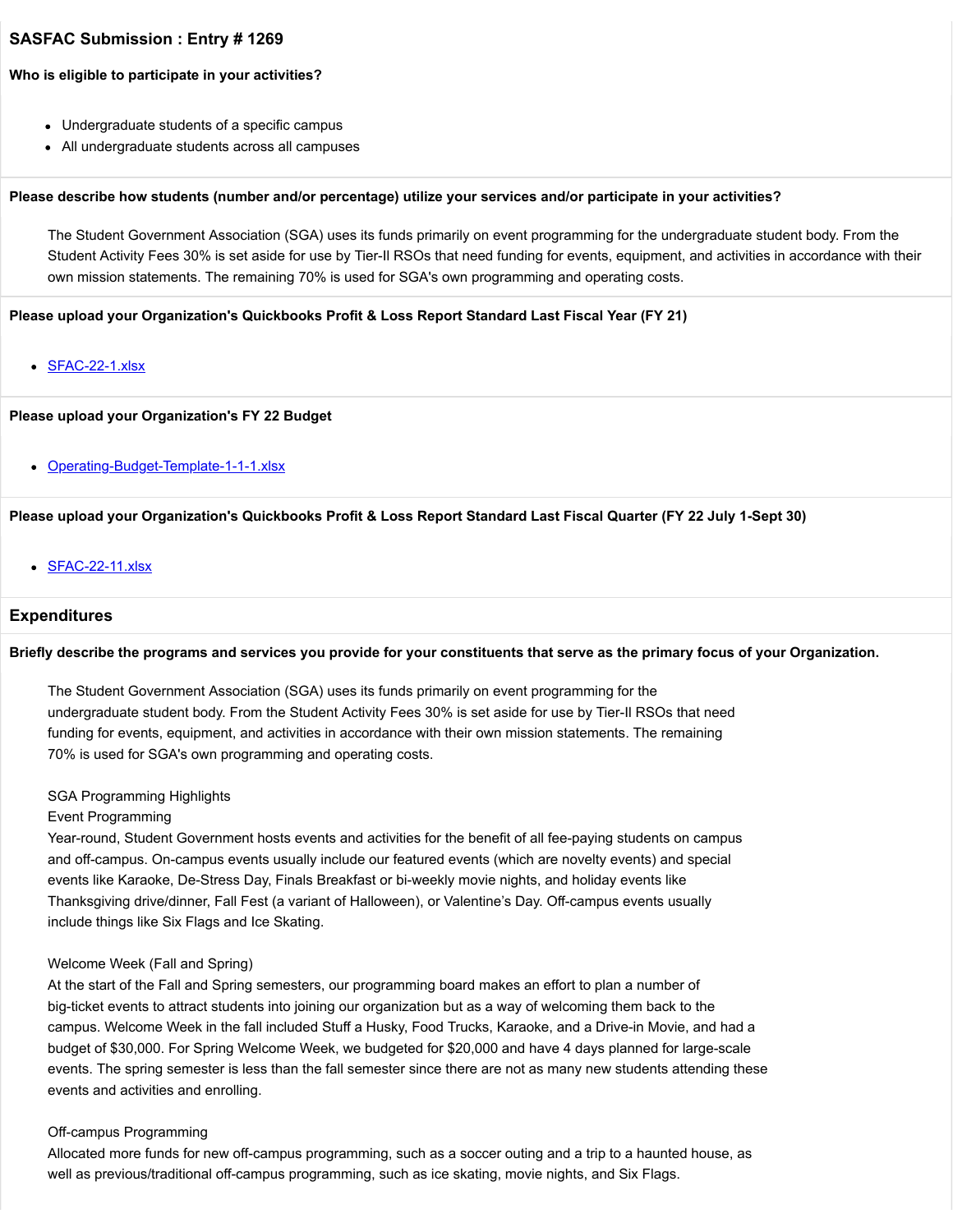#### Large-Scale Programming

Structured budget to offer larger and more quality programming , anticipating spending more than our expected fee-money, which will allow us to spend into the reserve. Examples include more Welcome Week events, a larger-scale Halloween Fall Fest event (with a mechanical pumpkin), DIY Pottery, Finals De-Stress week (including pet therapy and plate smashing), and Grab/Go events (such as a Self-Care Day with lava bead bracelets and a DIY Tote Bag event).

## Administrative Program Costs

We do a number of marketing for our events, the bulk of which includes the use of our Canva Pro subscription. This is an online platform that is used for the creation of graphics and posters for use by our RSOs and Student Government Marketing Team. We also utilize platforms such as Loomly, a marketing tool capable of publishing social media content across a myriad of social media hubs uniformly, and Linktree, an application that we use for the consolidation of all links for our activities in one place for the ease of all of our students.

# RSO Programming Highlights

Thirty percent of our current funds are set aside to Registered Student Organizations (RSOs). Funds for RSOs are allocated on a first-come, first-serve basis—provided that the event/purchase is an appropriate expense and that the event/purchase is available to the student body at large.

It should be noted that the RSOs are returning from the Pandemic with a lower activity rate, and are thus requesting less than they were prior to COVID. We are hoping that we will have an increase in their requests in the Spring, however we do not anticipate that they will use their allocated 30% in the Fall.

We currently have 36 Registered Student Organizations, excluding SGA. Tier-I organizations are not eligible to receive funding from SGA. Tier-II organizations may be eligible to receive funding from SGA.

- Tier I Organizations
- ? African Student Association
- ? Book Club
- ? CEIN/BS Nursing
- ? College Democrats
- ? College Republicans
- ? Data Analytics Club
- ? Entrepreneurship Club
- ? Google Developer Student Club
- ? Huskies in Christ
- ? Management Club
- ? Muslim Student Association
- ? Nutrition & Wellness Club
- ? Outlets
- ? Psychology Club
- ? Society of Women Engineers
- ? Spectrum
- ? Video Game Club
- Tier II Organizations
- ? Financial Management Club
- ? History Club
- ? Huskies for Charity
- ? Indian Student Association
- ? Multicultural Club
- ? Politics Club, UConn
- ? Stamford Exploration Club
- ? LatinX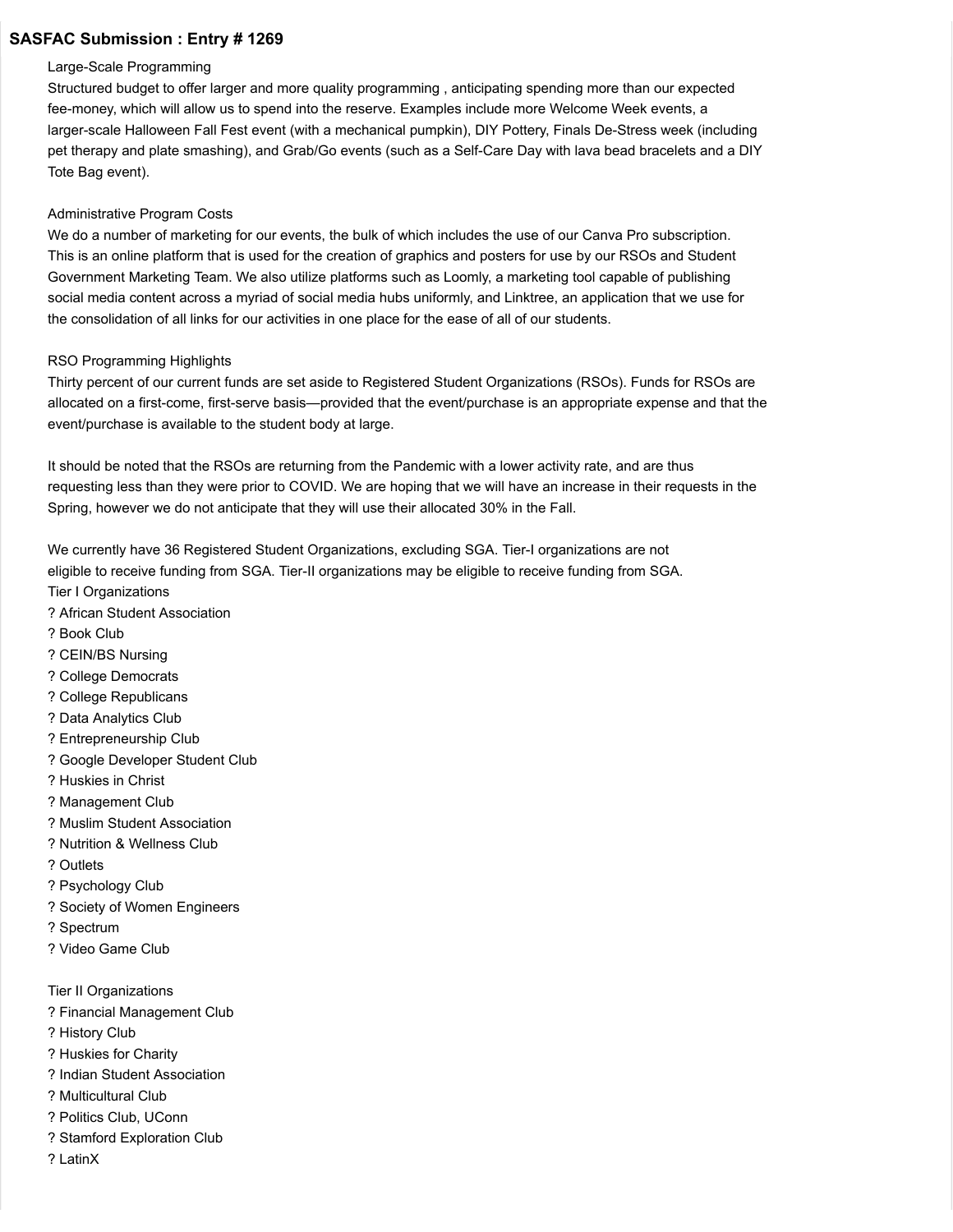Tier III Organizations

? Student Government Association

A few programming highlights from this Fall 2021 semester include:

- ? Huskies for Charity: Color Run and Breast Cancer Awareness Events
- ? Indian Student Association: Diwali Party
- ? LatinX: Noche De Baile
- ? Financial Management Club: Prizes for MarketWatch Challenge
- ? African Student Association: Fashion Show

### **What are the top 3 expenditure categories for your Organization?**

- 608.2- Refreshments-Events/Programs
- 615.2- Contractual Services- Events/Programs
- 622.2- Entry Fees

# **As a governance Organization which funds Tier 2 RSOs, what is the approximate ratio of dollars used for your own activities vs funding? Please provide a rationale for this ratio.**

Of the total of the Student Activity Fee, 70% of the fee is allocated to Student Government programming and the remaining 30% is set aside for RSOs organizations that we fund for their programming.

\*Take note:

? This is our allocated budget percentage that we plan on spending each semester. Due to lack of information, we are unsure if these top three expense categories for Student Government are the same top three expense categories for the RSOs.

? The actual amount spent by RSOS may be less, because the transition to online events has caused a decrease in club involvement and spending

## **What are the top 3 expenditure categories for your Organization's funding of Tier 2 RSO's?**

- 608.2- Refreshments-Events/Programs
- 615.2- Contractual Services- Events/Programs
- 622.2- Entry Fees

# **Please explain significant changes in the operating budget (spending plan) for this fiscal year starting 7/1/21 when compared to the previous years budget. What are the short-term goals for the organization?**

This fiscal year, the organization has increased our allocation for various types of individual programming, such as Welcome Week, in order to provide better programming. We have also increased the number of programs (featured events), and have added more funding to movie nights/off-campus events. All of this has been in an effort to increase our spending to reduce the reserve, while also improving the quality of events. The short-term goals for our organization is to try and spend everything we have allocated for. In order to do this, SGA plans to compensate with programming that offsets what RSOs are currently not spending.

## **What (if any) are the timing anomalies with regard to the reported income/expenditures?**

N/A

## **Fund Balance**

**If your Organization should carry over funds from one year to the next, what is the ideal (minimum) level of that fund balance and what is the justification for that amount?**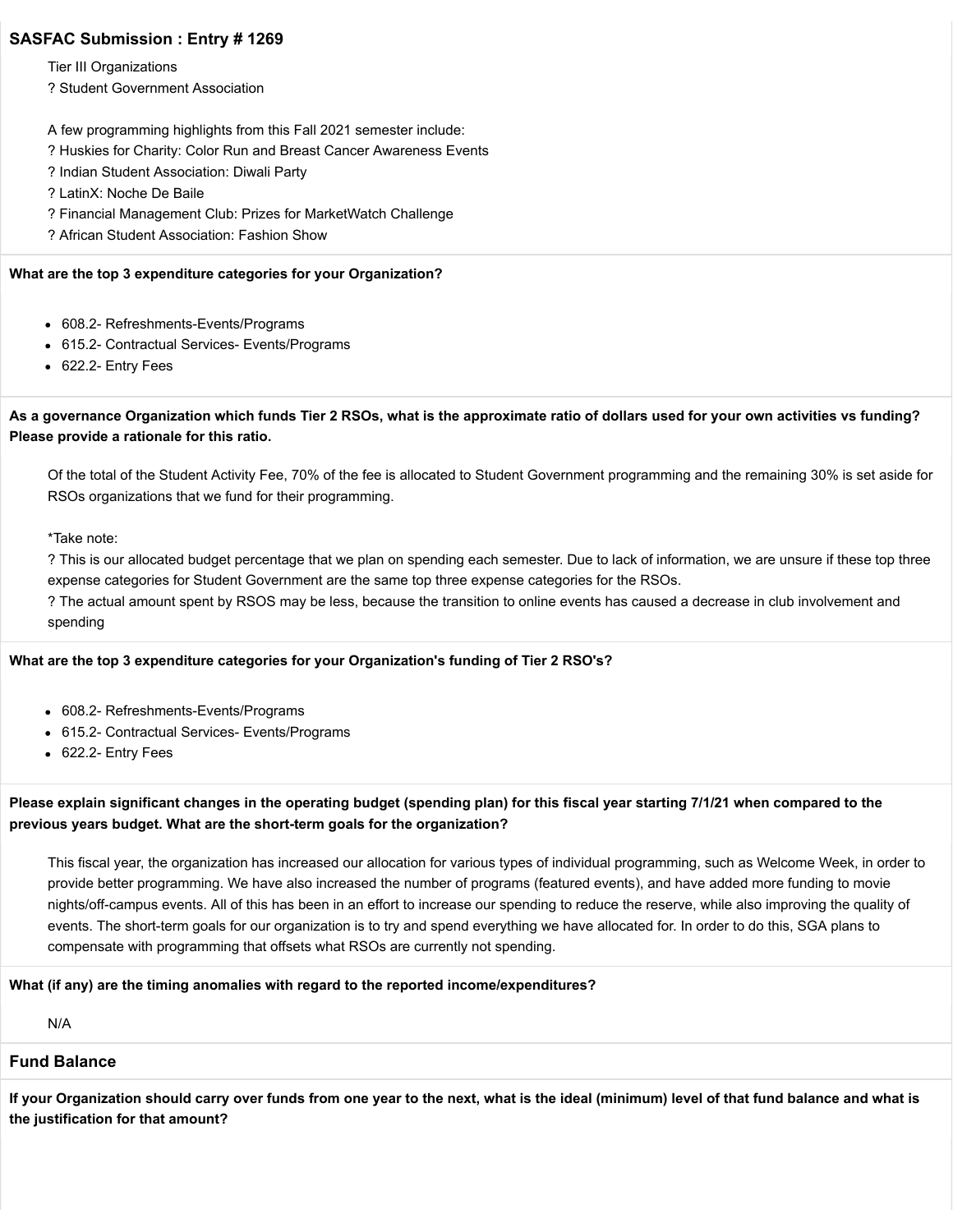The answer to this question depends on our current reserve fund balance, which is about \$125,000.00 The ideal minimum level of that fund balance should be around \$50,000.00 so that we have a healthy balance between efficient spending, while also having a cushion for future spending for our Organization. This reflects a healthy model for our Organization

# **If your organization is carrying a fund balance above the ideal/minimum level - what planned expenditures are budgeted (in which upcoming fiscal year)with the intention to bring down the fund balance to ideal levels?**

This summer, SGA made more allocations for budgeting so that we could spend more into the reserve, and provide more quality and a greater variety of programming. We did this through changes such as increasing our allocation for various types of individual programming, in order to provide a higher quality of programming. In addition, we increased the number of programs by offering more featured events, and also increased funding for movie nights as well as off-campus events. With this, our organization is attempting to spend everything we have allocated for. In order to do so, SGA plans to compensate with programming that offsets what RSOs are currently not spending. All of the plans described above will promote our organization's efforts to spend more into our reserve.

#### **Projections and Future**

**Please upload your Organization's FY 23 and FY 24 Budget Projections**

#### [SFAC-FY-23-and-24.xlsx](https://trusteeorgsupport.uconn.edu/index.php?gf-download=2022%2F02%2FSFAC-FY-23-and-24.xlsx&form-id=18&field-id=63&hash=9fba008dfc61d819d9e073bbe4c308640df39542f00157470e1dd3225fbab09a)

#### **What are your Organizational priorities that are reflected in your projected budgets for the next two fiscal years?**

Our greatest priority as an organization, as reflected in our projected budgets for the next two fiscal years, is to find momentum again after any setbacks we may have experienced due to the pandemic and online programming.

As described previously, SGA has allocated for budgeting that will enable us to provide a greater quality and quantity of programming, while also spending more into our reserve. With the changes made this previous summer (such as increasing our allocation for various types of individual programming, increasing the number of programs by offering more featured events, and increasing funding for movie nights / off-campus events), SGA plans to move forward in continuing to use the changes we made in the future (in FY 23 and FY 24).

In doing so, our organization is, once again, attempting to spend everything we have allocated for, compensate to offset what RSOs are currently not spending, and promote efforts to spend more into the reserve

#### **Is there any additional information that the Committee should be aware of when reviewing your budget documentation?**

A number of our RSOs preceding remote learning were thoroughly involved in spending a large chunk of the funds that were set aside for them by our organization, putting us in a relatively good place financially. Following our transition from remote to in person learning, a number of RSOs active in years past have either since disbanded due to graduation status or lack of common interest, leaving us with a surplus of funds from the relatively minimal amount spent on their behalf (and ours) during remote learning

**Date the Organization will be holding (or already held) a public budget forum:**

## 12/02/2021

**Have you received TSOS comments and had an opportunity to amend or edit your submission?**

Yes

#### **Date that TSOS comments were recieved**

02/16/2022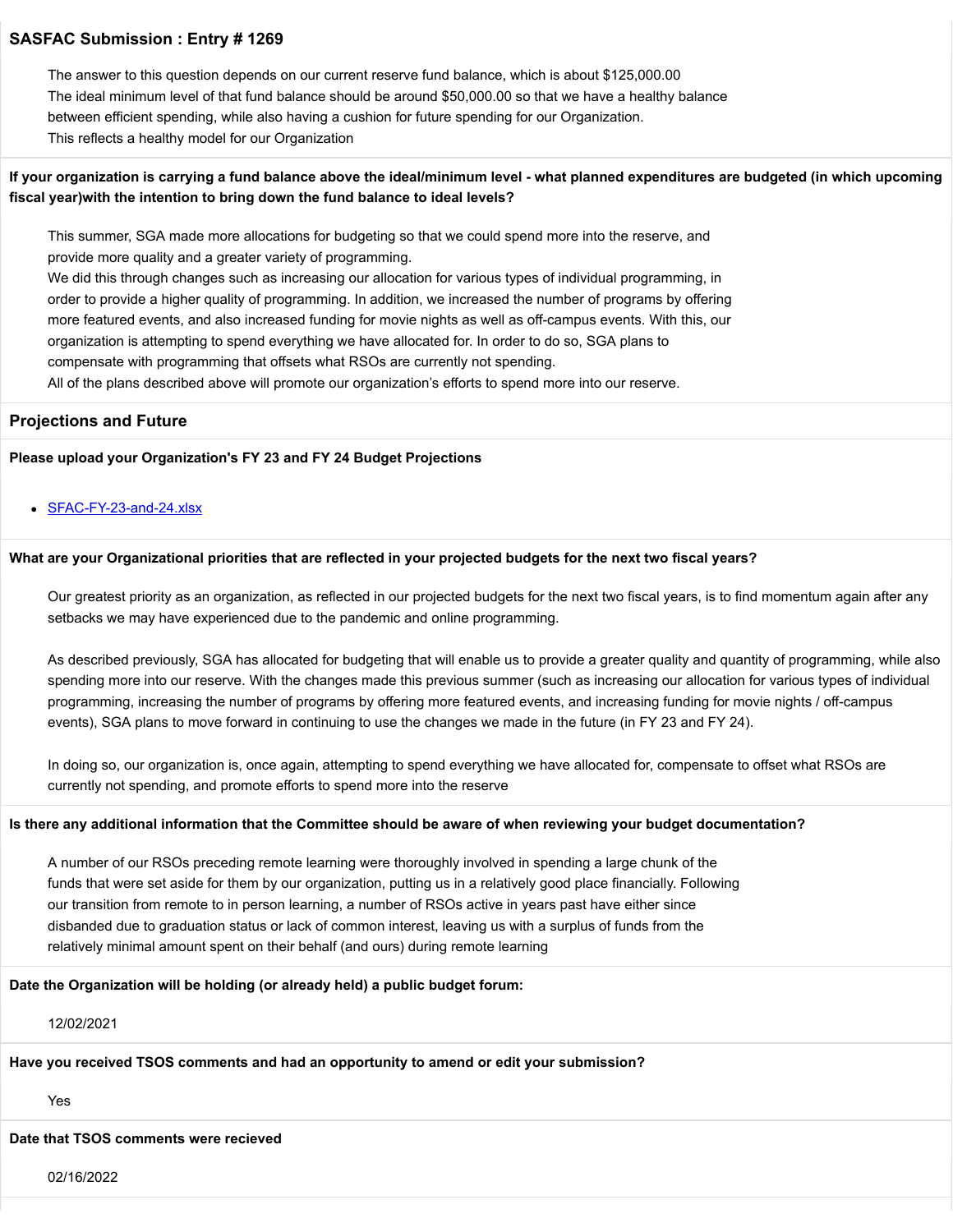**Date of formal Organization Budget vote**

12/09/2021

**Please upload a copy of your meeting minutes reflecting an affirmative SASFAC vote.**

• [2021-12-9-Stamford-SGA-Minutes-1.pdf](https://trusteeorgsupport.uconn.edu/index.php?gf-download=2022%2F02%2F2021-12-9-Stamford-SGA-Minutes-1.pdf&form-id=18&field-id=57&hash=2a35a54c9bbcd545bfd53063d3caf2e3038f754bfc68e0d252f710eb6c19efc9)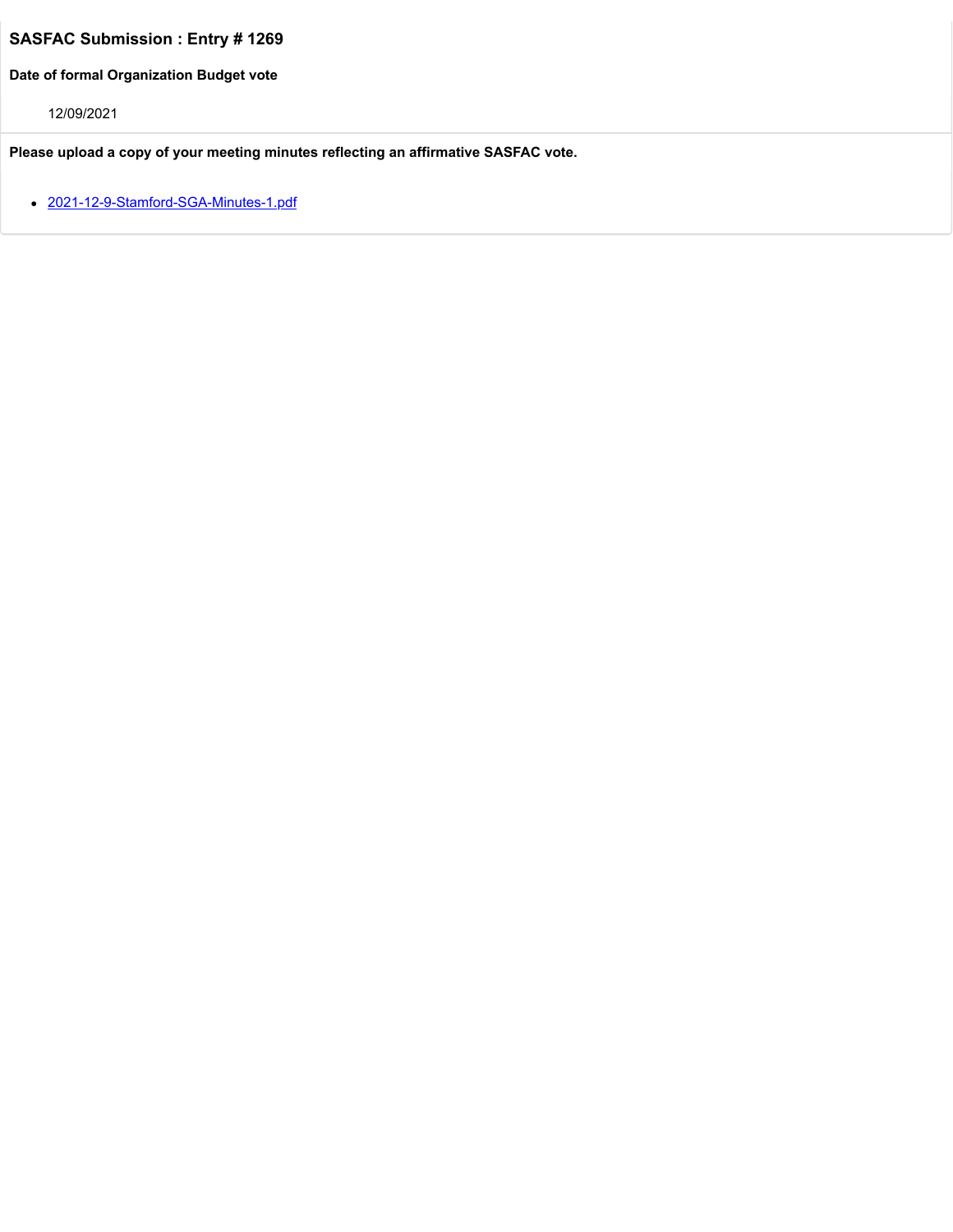# **Student Activity and Service Fee Advisory Committee Fact Sheet**

ORGANIZATION: UConn Stamford Student Government Association

A. Organization Contact Information

1. Campus Address: 1 University Place, Stamford, CT 06901

2. Campus Phone number: (203) 251-8400

3. Organization Web address: www.sga.stamford.uconn.edu

# B. History/Mission of Organization

# 1. History

The UConn Stamford Student Government Association (SGA) was founded in 1963. The organization's founders formed the Association, established a constitution, and elected officers to act as a liaison between undergraduate students and the school's administration. Since 1963, the association has grown from a 9-member organization to a thriving association of diverse student leaders that plan, organize, and execute programming and events for the student body to enrich each student's experience at our campus. Through our programming, SGA strives to build on UConn Stamford's strong sense of community and tradition. In assisting with the organization's operations, students who are active in SGA develop leadership, management, and organizational skills. SGA provides funds for its wide range of programming and events by use of the Student Activity Fee which undergraduate students pay each semester. In addition, 30% of the Student Activity Fees collected is reserved for Registered Student Organizations (RSOs), who may use these funds when planning events and activities that are open to the student body.

# 2. Mission Statement

The mission of the UConn Stamford Student Government Association is:

- a. To represent the interests of the student body to the campus's administration
- b. To represent the interests of the student body to the UConn Stamford community
- c. To develop and fund extracurricular programming for the campus
- d. To hold events and organize activities that will benefit the Association
- e. To supervise all student activities that are funded by the Association

f. To provide events and space to promote growth and connection within the UConn Stamford community

g. To promote cooperation and support between all University of Connecticut campuses.

h. To act in a way that represents the Association as a whole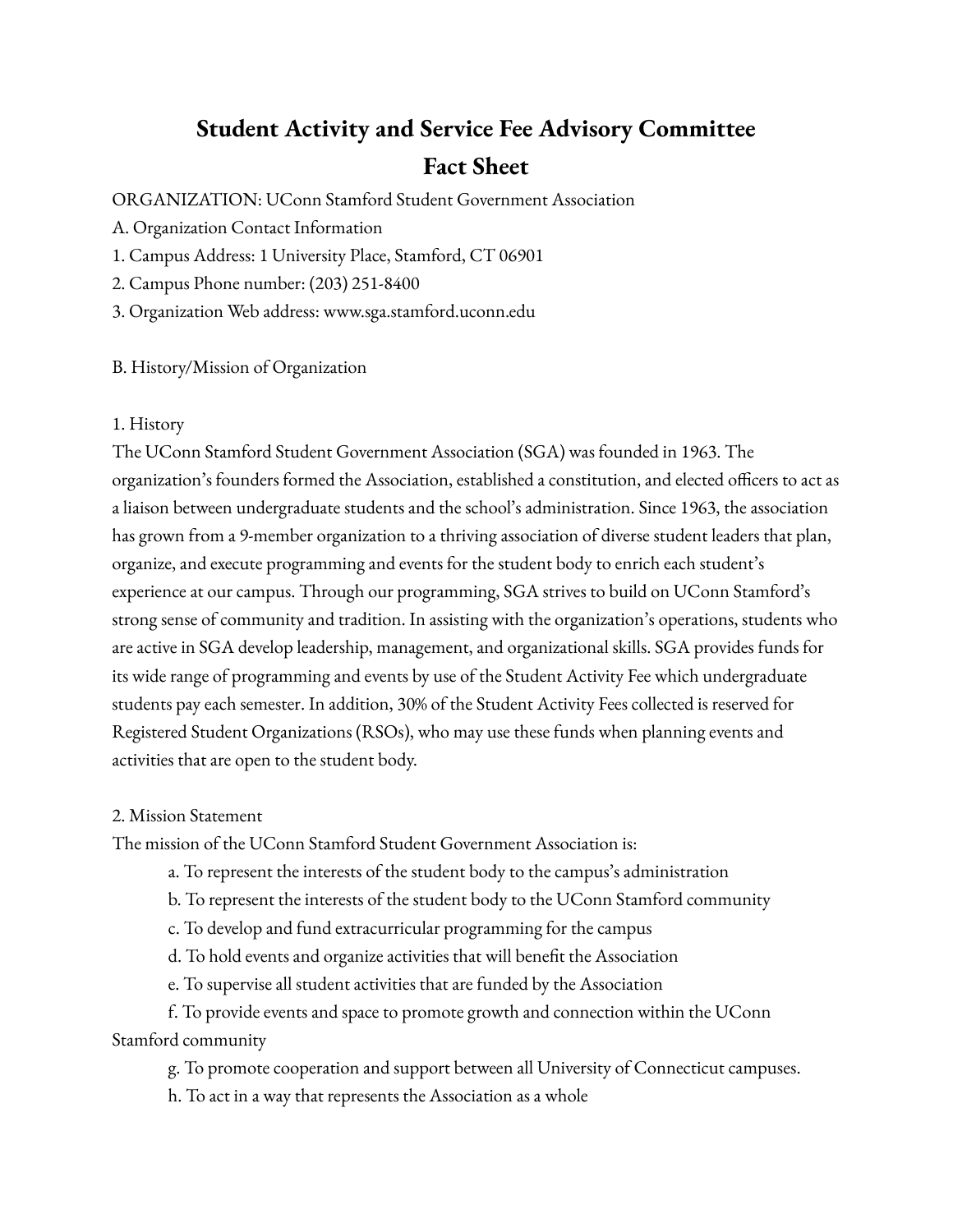C. Student Fees – dollar amount students pay per year (non-COVID)

Fee-paying students pay \$40.00 each semester, for a total of \$80.00 per academic year.

D. Eligible Participants – what students may participate in your activities?

While events are open to the entire campus community, the primary audience for our events is the fee-paying undergraduate students.

E. Governance (please identify the governance structure of your organization and identify those who are students and those who are not students)

- 1. Executive Officers (Fall 2021)
	- a. President: Chinedu Nkwo (Student)
	- b. Vice President: Sabrina Uva (Student)
	- c. Chief Financial Officer: Alyssa Pelletier (Student)
	- d. Chief Administrative Officer: Anejah McLaurin (Student)

Executive Officers (Spring 2022)

- a. President: Sabrina Uva (Student)
- b. Vice President: Nahum Valiente (Student)
- c. Chief Financial Officer: Alyssa Pelletier (Student)
- d. Chief Administrative Officer: TBD
- 2. Programming Directors
	- a. Nahum Valiente (Student)
	- b. Miraal Maqsood (Student)
	- c. Jennifer Criollo (Student)
- 3. Marketing Directors
	- a. Alexis Pollock (Student)
	- b. Emily Cervantes (Student)
	- c. Jennifer Collantes (Student)
	- d. Mary Attah-Agyeman (Student)
	- e. Haley Guerrero (Student)
- 4. Paid Positions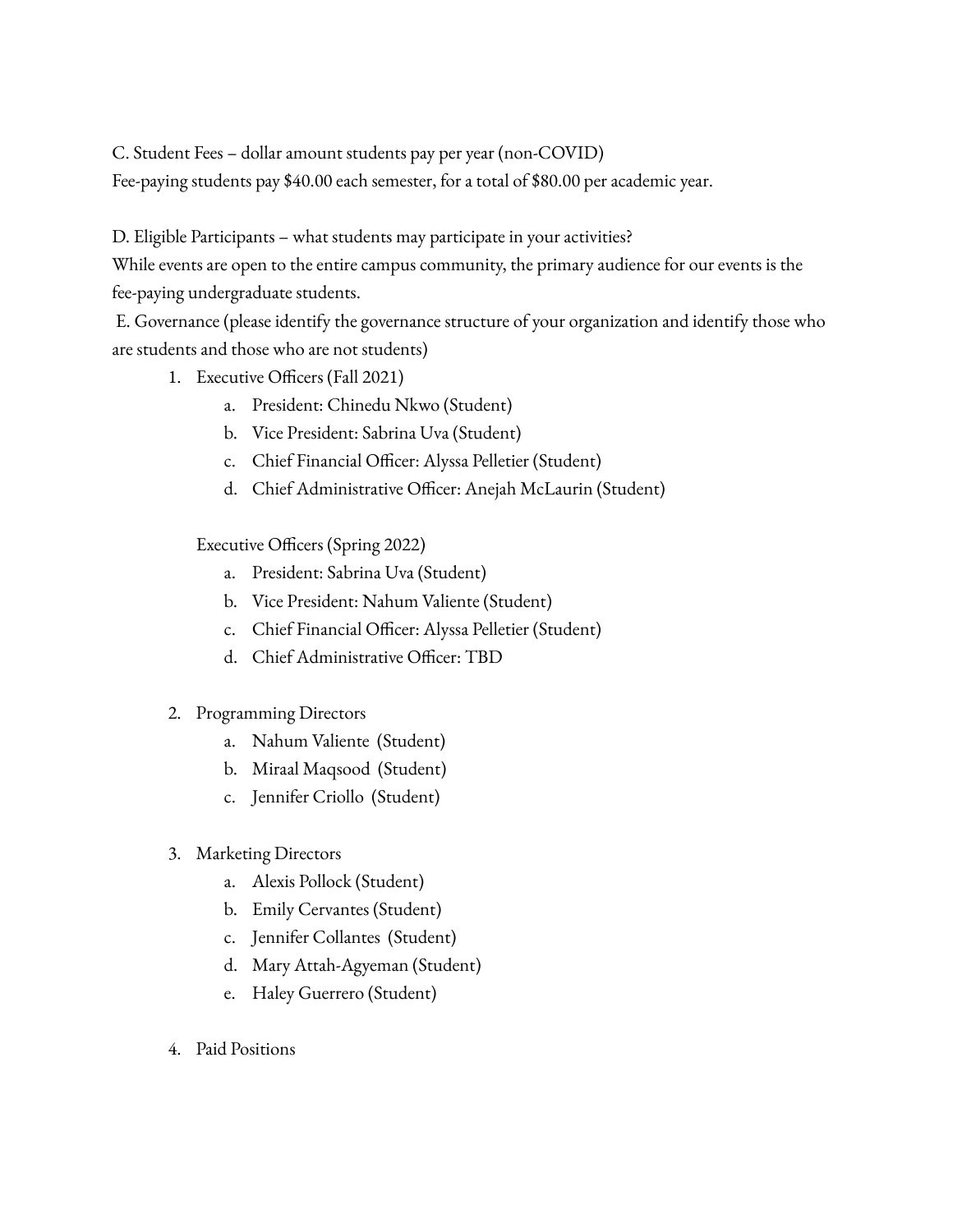a. Our organization does not have paid positions. All students who participate in SGA do so without any payment from the SGA or UConn expect reimbursement for event-related purchases.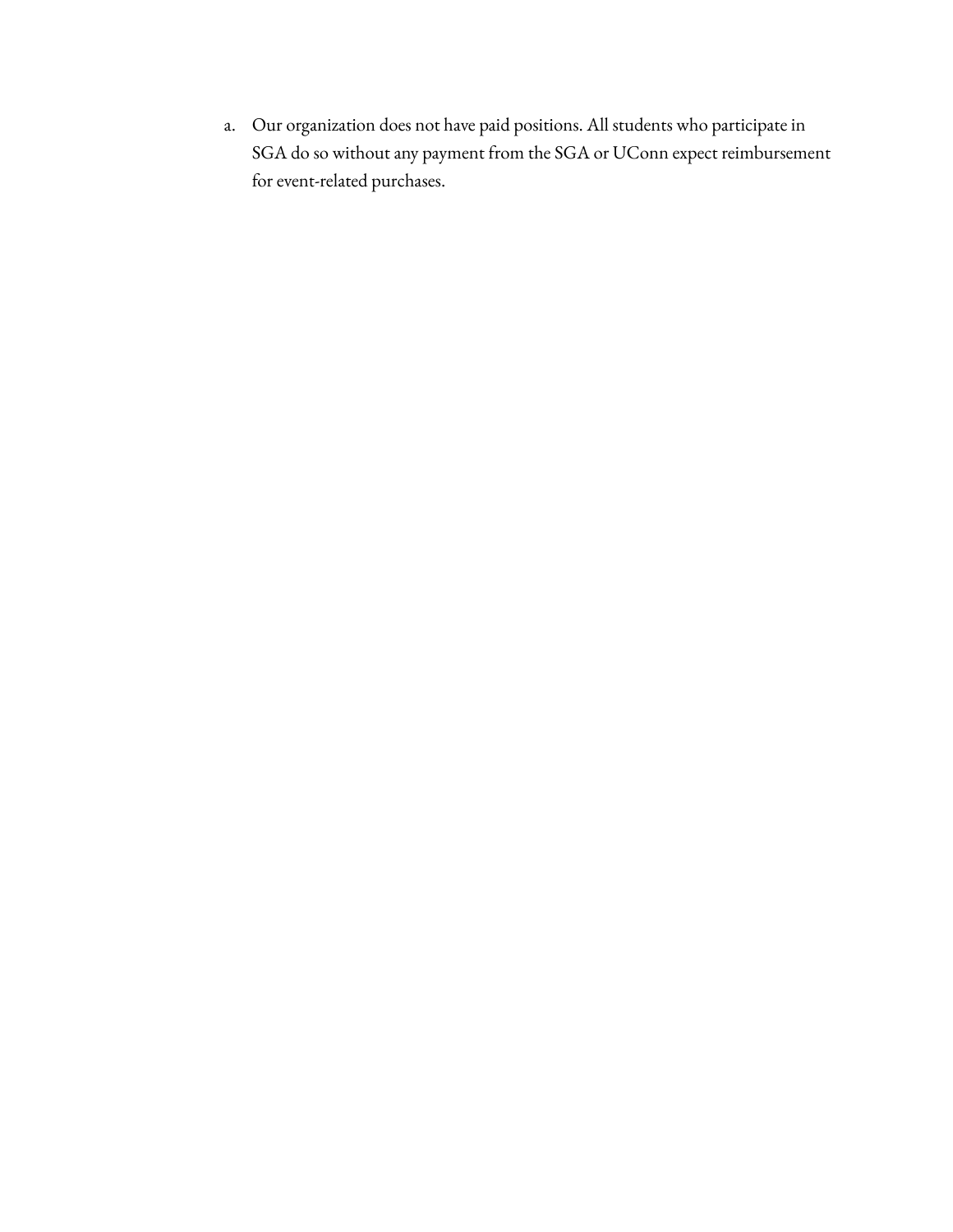# **Stamford Activity Fund Budget Narrative Questions**

# **Please answer the following questions in support of your budget proposal:**

# **1. Briefly describe the programs and services you provide for your constituents that serve as the primary focus of your Organization.**

The Student Government Association (SGA) uses its funds primarily on event programming for the undergraduate student body. From the Student Activity Fees 30% is set aside for use by Tier-Il RSOs that need funding for events, equipment, and activities in accordance with their own mission statements. The remaining 70% is used for SGA's own programming and operating costs.

# **SGA Programming Highlights**

# Event Programming

Year-round, Student Government hosts events and activities for the benefit of all fee-paying students on campus and off-campus. On-campus events usually include our featured events (which are novelty events) and special events like Karaoke, De-Stress Day, Finals Breakfast or bi-weekly movie nights, and holiday events like Thanksgiving drive/dinner, Fall Fest (a variant of Halloween), or Valentine's Day. Off-campus events usually include things like Six Flags and Ice Skating.

# Welcome Week (Fall and Spring)

At the start of the Fall and Spring semesters, our programming board makes an effort to plan a number of big-ticket events to attract students into joining our organization but as a way of welcoming them back to the campus. Welcome Week in the fall included Stuff a Husky, Food Trucks, Karaoke, and a Drive-in Movie, and had a budget of \$30,000. For Spring Welcome Week, we budgeted for \$20,000 and have 4 days planned for large-scale events. The spring semester is less than the fall semester since there are not as many new students attending these events and activities and enrolling.

## Off-campus Programming

Allocated more funds for new off-campus programming, such as a soccer outing and a trip to a haunted house, as well as previous/traditional off-campus programming, such as ice skating, movie nights, and Six Flags.

# Large-Scale Programming

Structured budget to offer larger and more quality programming , anticipating spending more than our expected fee-money, which will allow us to spend into the reserve. Examples include more Welcome Week events, a larger-scale Halloween Fall Fest event (with a mechanical pumpkin), DIY Pottery, Finals De-Stress week (including pet therapy and plate smashing), and Grab/Go events (such as a Self-Care Day with lava bead bracelets and a DIY Tote Bag event).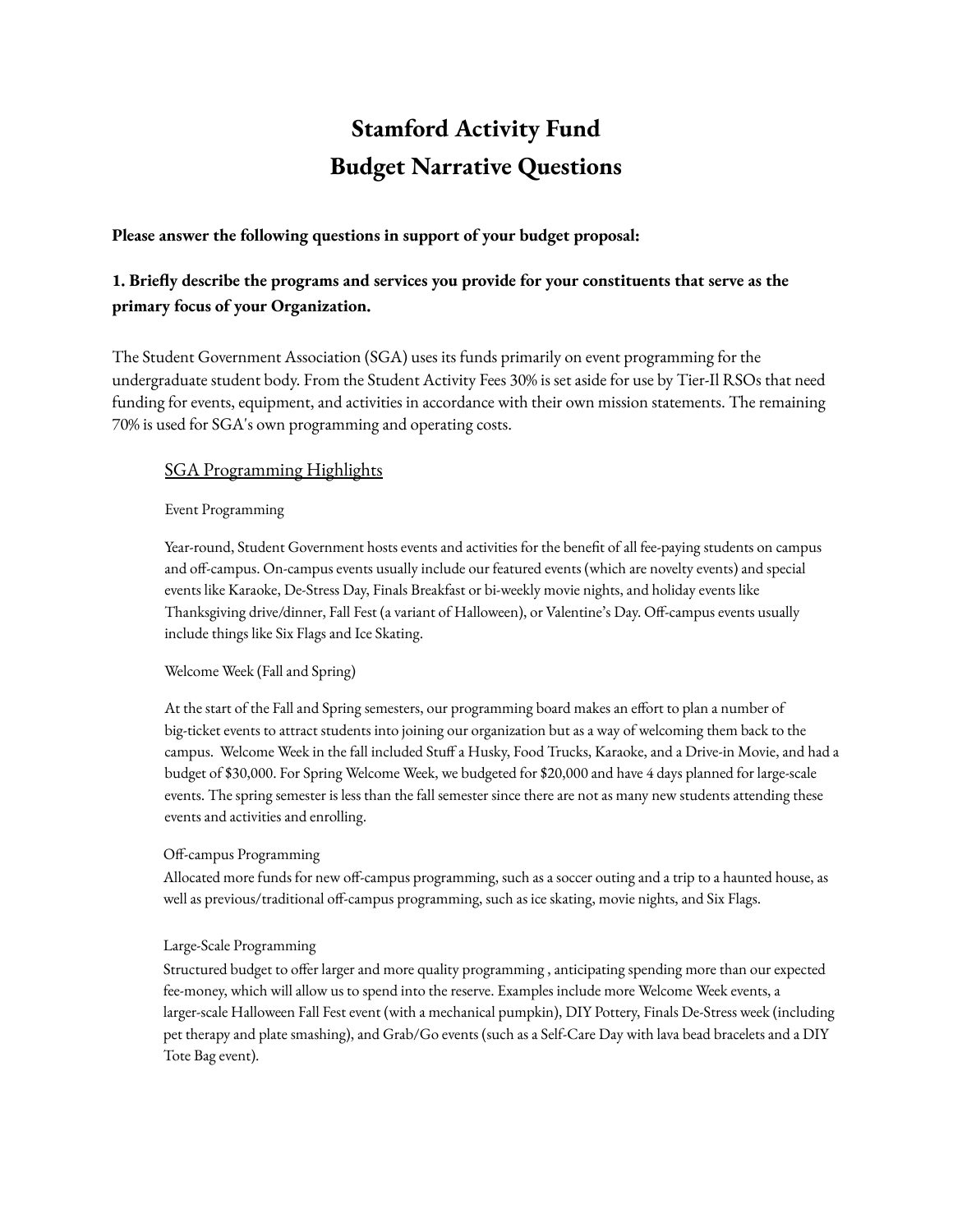# Administrative Program Costs

We do a number of marketing for our events, the bulk of which includes the use of our Canva Pro subscription. This is an online platform that is used for the creation of graphics and posters for use by our RSOs and Student Government Marketing Team. We also utilize platforms such as *Loomly*, a marketing tool capable of publishing social media content across a myriad of social media hubs uniformly, and *Linktree,* an application that we use for the consolidation of all links for our activities in one place for the ease of all of our students.

# RSO Programming Highlights

Thirty percent of our current funds are set aside to Registered Student Organizations (RSOs). Funds for RSOs are allocated on a first-come, first-serve basis—provided that the event/purchase is an appropriate expense and that the event/purchase is available to the student body at large.

It should be noted that the RSOs are returning from the Pandemic with a lower activity rate, and are thus requesting less than they were prior to COVID. We are hoping that we will have an increase in their requests in the Spring, however we do not anticipate that they will use their allocated 30% in the Fall.

We currently have 36 Registered Student Organizations, excluding SGA. Tier-I organizations are not eligible to receive funding from SGA. Tier-II organizations may be eligible to receive funding from SGA.

# **Tier I Organizations**

- African Student Association
- Book Club
- CEIN/BS Nursing
- College Democrats
- College Republicans
- Data Analytics Club
- Entrepreneurship Club
- Google Developer Student Club
- **Huskies in Christ**
- Management Club
- **Muslim Student Association**
- Nutrition & Wellness Club
- Outlets
- Psychology Club
- Society of Women Engineers
- Spectrum
- Video Game Club

# **A few programming highlights from this Fall 2021 semester include:**

- Huskies for Charity: Color Run and Breast Cancer Awareness Events
- Indian Student Association: Diwali Party
- LatinX: Noche De Baile
- Financial Management Club: Prizes for MarketWatch Challenge
- African Student Association: Fashion Show

# **Tier II Organizations**

- Financial Management Club
- **History Club**
- Huskies for Charity
- **Indian Student Association**
- Multicultural Club
- Politics Club, UConn
- Stamford Exploration Club
- LatinX

# **Tier III Organizations**

**Student Government Association**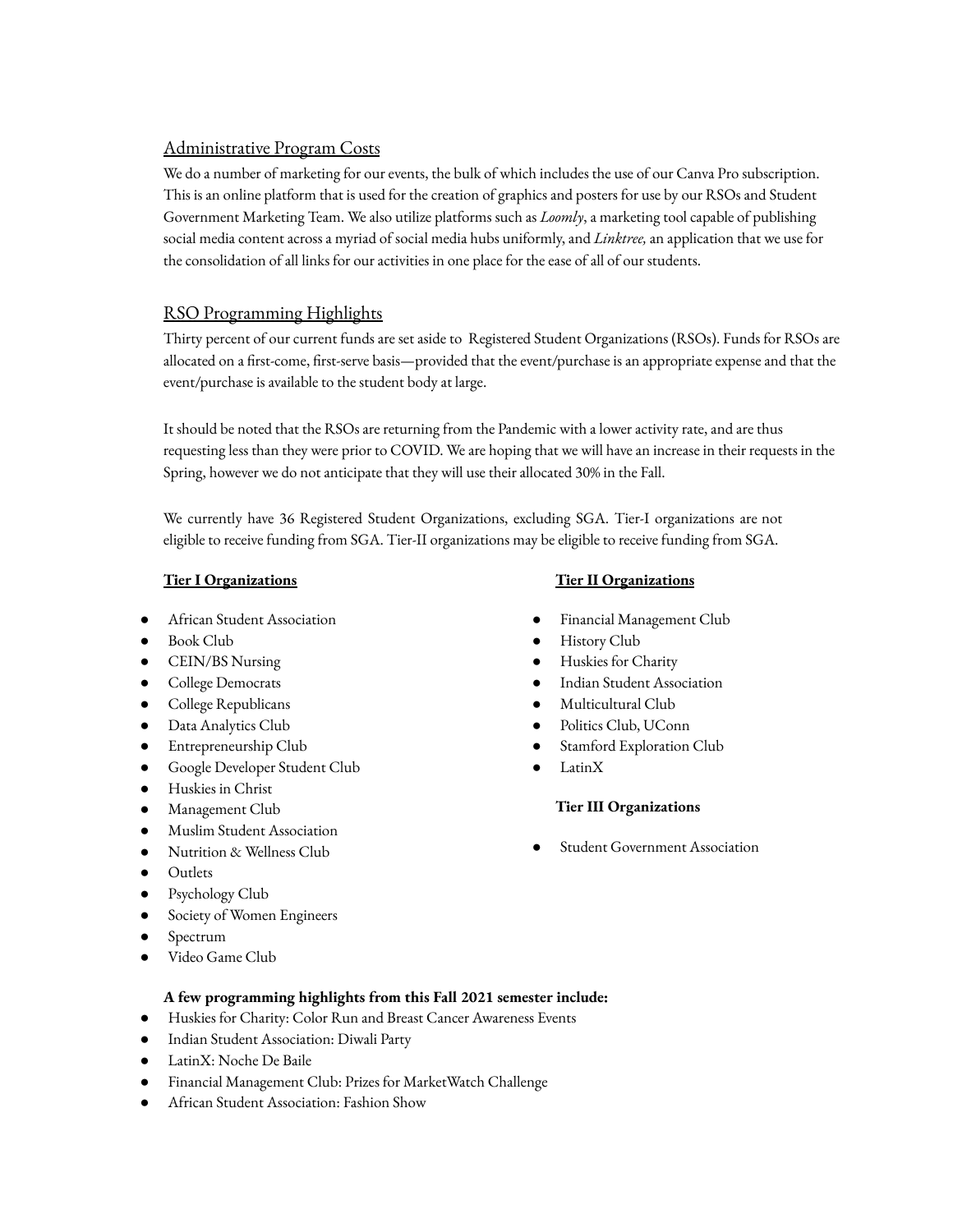# **2. Top 3 expenditure categories:**

The top expenditure categories are the following:

- $\bullet$  (622.2) Entry Fees
- (615.2) Contractual Services Events/Programs
- (608.2) Refreshments Events/Programs

# **3. For governance groups: percentage of funds used on funding vs. your own Org's activities, and top 3 funding expenditure categories.**

Of the total of the Student Activity Fee, 70% of the fee is allocated to Student Government programming and the remaining 30% is set aside for RSOs organizations that we fund for their programming.

# **\*Take note:**

- This is our allocated budget percentage that we plan on spending each semester. Due to lack of information, we are unsure if these top three expense categories for Student Government are the same top three expense categories for the RSOs.
- The actual amount spent by RSOS may be less, because the transition to online events has caused a decrease in club involvement and spending.

The top expenditure categories are the following:

- $\bullet$  (622.2) Entry Fees
- (615.2) Contractual Services Events/Programs
- (608.2) Refreshments Events/Programs

# **4. Please explain significant changes in the operating budget (spending plan) for this fiscal year starting 7/1/21 when compared to the previous years budget. What are the short-term goals for the organization?**

This fiscal year, the organization has increased our allocation for various types of individual programming, such as Welcome Week, in order to provide better programming. We have also increased the number of programs (featured events), and have added more funding to movie nights/off-campus events. All of this has been in an effort to increase our spending to reduce the reserve, while also improving the quality of events.

The short-term goals for our organization is to try and spend everything we have allocated for. In order to do this, SGA plans to compensate with programming that offsets what RSOs are currently not spending.

# **5. What (if any) are the timing anomalies with regard to the reported income/expenditures?** N/A

# **6. If your Organization should carry over funds from one year to the next, what is the ideal (minimum) level of that fund balance and what is the justification for that amount?**

The answer to this question depends on our current reserve fund balance, which is about \$125,000.00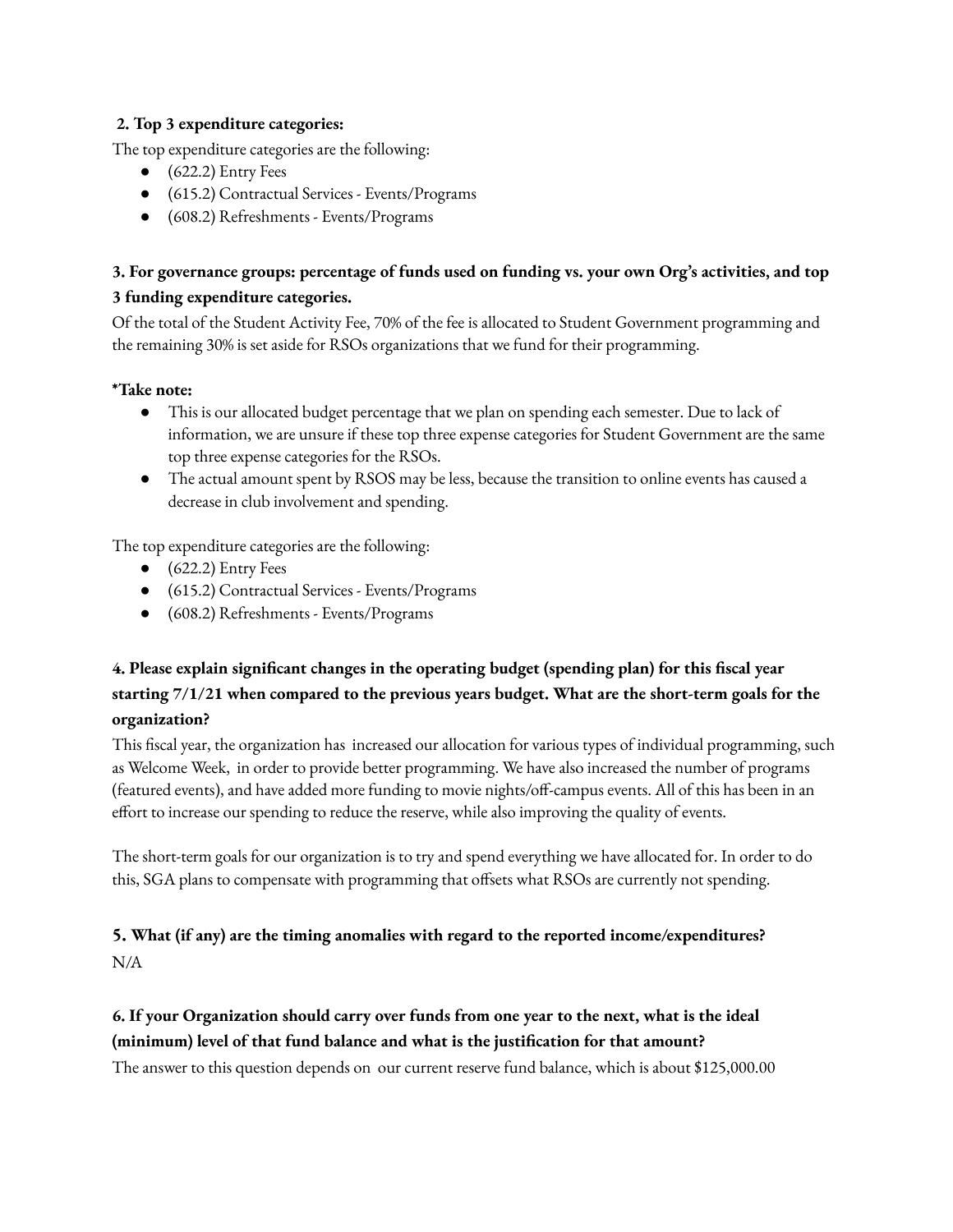The ideal minimum level of that fund balance should be around \$50,000.00 so that we have a healthy balance between efficient spending, while also having a cushion for future spending for our Organization.

This reflects a healthy model for our Organization.

# **7. If your organization is carrying a fund balance above the ideal/minimum level - what planned expenditures are budgeted (in which upcoming fiscal year) with the intention to bring down the fund balance to ideal levels?**

This summer, SGA made more allocations for budgeting so that we could spend more into the reserve, and provide more quality and a greater variety of programming.

We did this through changes such as increasing our allocation for various types of individual programming, in order to provide a higher quality of programming. In addition, we increased the number of programs by offering more featured events, and also increased funding for movie nights as well as off-campus events. With this, our organization is attempting to spend everything we have allocated for. In order to do so, SGA plans to compensate with programming that offsets what RSOs are currently not spending.

All of the plans described above will promote our organization's efforts to spend more into our reserve.

# 8. If requesting an increase ONLY, Please provide a brief justification for why a fee increase is being **requested, including what your Org has done to maximize revenues and minimize expenditures that has brought you to this request.**

N/A

# **9. Is there any additional information that the committee should be aware of in reviewing your budget proposal?**

A number of our RSOs preceding remote learning were thoroughly involved in spending a large chunk of the funds that were set aside for them by our organization, putting us in a relatively good place financially. Following our transition from remote to in person learning, a number of RSOs active in years past have either since disbanded due to graduation status or lack of common interest, leaving us with a surplus of funds from the relatively minimal amount spent on their behalf (and ours) during remote learning.

We advertised and held a budget forum on the following date: \_\_\_\_\_\_\_\_\_\_\_\_\_\_\_\_\_\_\_\_\_\_\_\_\_\_ (by 12/9 during GSM)

We submitted budget documents to TSOS on the following date: \_\_\_\_\_\_\_\_\_\_\_\_\_\_\_\_\_\_\_\_\_\_\_(week of 11/29)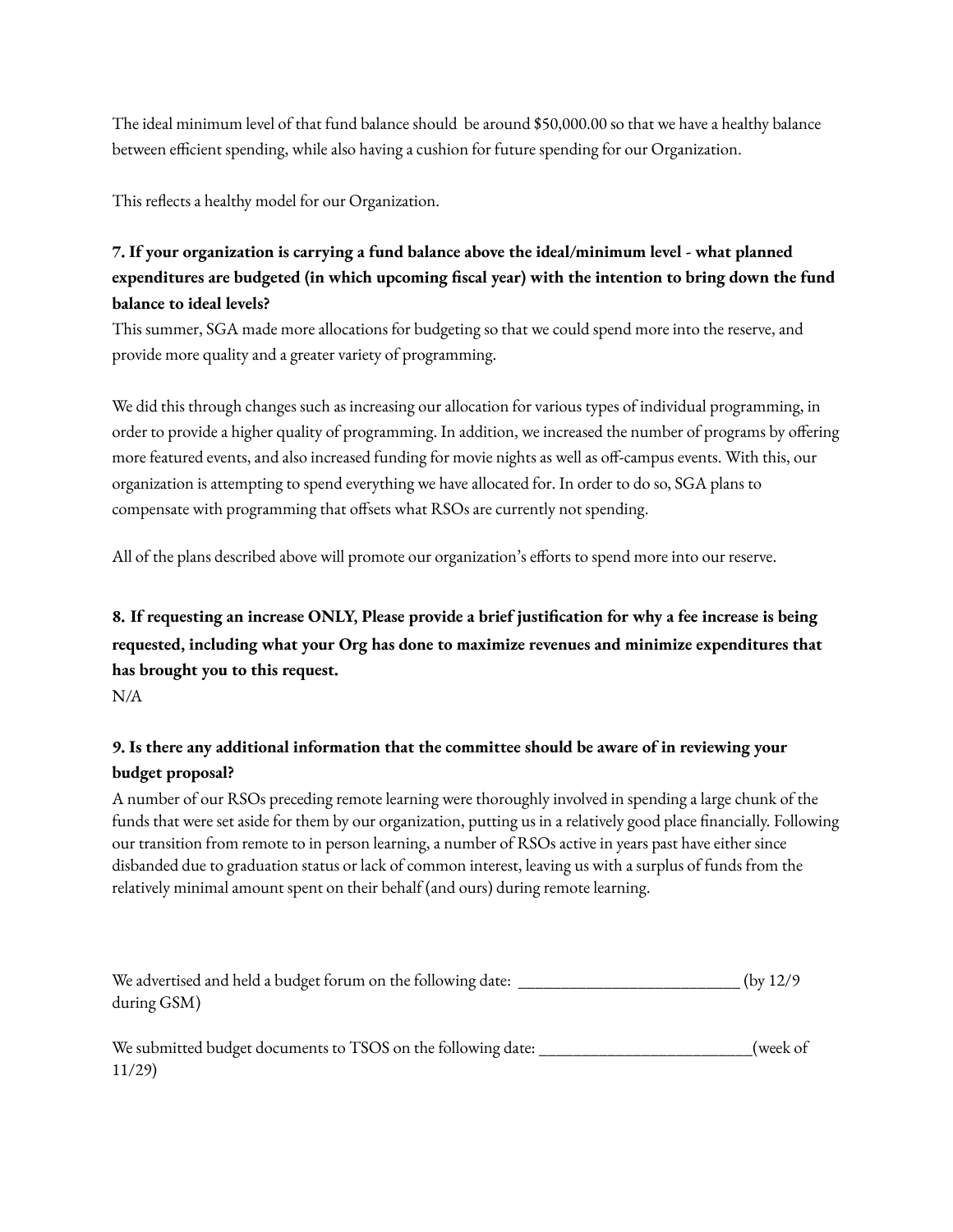| We received comments back from TSOS on the following date:                            | (by TBD)     |
|---------------------------------------------------------------------------------------|--------------|
| We have scheduled a formal budget vote on the following date:                         | (by 12/9)    |
| We sent formally approved budget and minutes on the following date:                   | (by 12/10)   |
| We are scheduled to present our budget in-person on the following date:<br>Committee) | (date set by |

# \***Attached: Operating Budget and SASFAC Budget Form**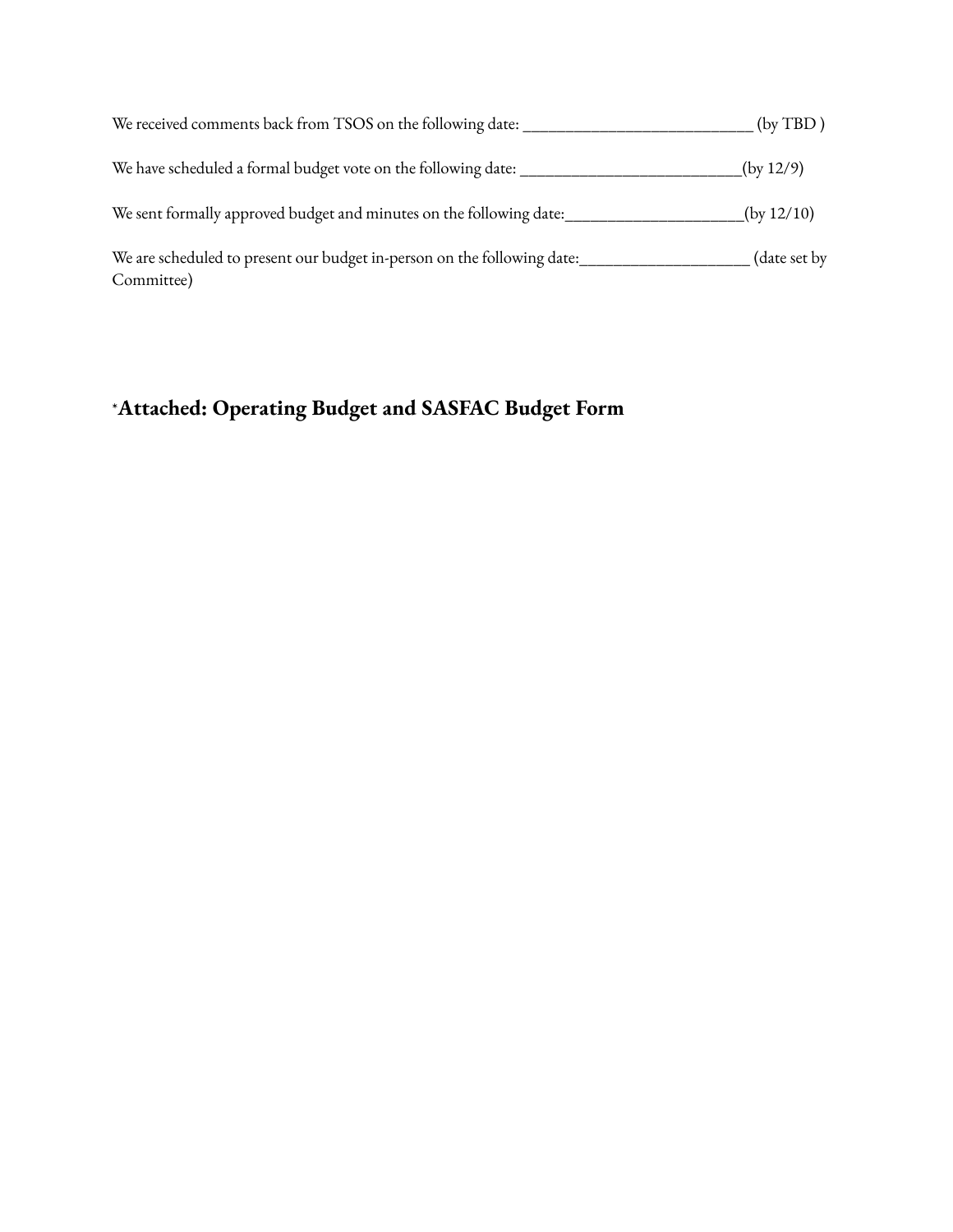#### **1:05 PM 11/08/21 Accrual Basis**

# **Stamford ASG Trustee Profit & Loss Budget Overview**

 **July 2020 through June 2021**

|                                 | Fy21             | FY22-Q1      |  |
|---------------------------------|------------------|--------------|--|
|                                 | Jul '20 - Jun 21 | Jul - Sep 21 |  |
| <b>Income</b>                   |                  |              |  |
| 501 DONATIONS                   |                  |              |  |
| 501.1 General Donations         | 0.00             | 0.00         |  |
| 501.2 · Foundation Donations    |                  | 0.00         |  |
| 501 DONATIONS - Other           |                  | 0.00         |  |
| Total 501 · DONATIONS           | 0.00             | 0.00         |  |
| 513 · Awards and Prizes Revenue |                  | 0.00         |  |
| 516 · Co-Sponsorships           |                  | 0.00         |  |
| $520 \cdot SALES$               |                  |              |  |
| 520.1 Admissions                |                  | 0.00         |  |
| 520.2 Food                      |                  | 0.00         |  |
| 520.3 Merchandise               |                  | 0.00         |  |
| 520.4 · Participation           | 0.00             | 0.00         |  |
| 520.5 · Services                |                  | 0.00         |  |
| 520 · SALES - Other             |                  | 0.00         |  |
| Total 520 · SALES               | 0.00             | 0.00         |  |
| 531 · Miscellaneous             |                  | 0.00         |  |
| 546 · Interest                  | 0.00             | 69.55        |  |
| 547 · Student Fees              | 0.00             | 65,589.35    |  |
| <b>Total Income</b>             | 0.00             | 65,658.90    |  |
| <b>Cost of Goods Sold</b>       |                  |              |  |
| 50000 Cost of Goods Sold        |                  | 0.00         |  |
| <b>Total COGS</b>               |                  | 0.00         |  |
| <b>Gross Profit</b>             | 0.00             | 65,658.90    |  |
| <b>Expense</b>                  |                  |              |  |
| 601 · Donations-Contributions   | 0.00             | 0.00         |  |
| $602 \cdot Dues$                |                  | 0.00         |  |
| $603 \cdot$ Gifts               |                  | 0.00         |  |
| 604 · Photocopying              | 0.00             | 0.00         |  |
| 605 · Postage/Shipping          |                  | 0.00         |  |
| 606 · Printing                  |                  | 0.00         |  |
| 607 · Promotional Items         | 0.00             | 0.00         |  |
| 608 · REFRESHMENTS              |                  |              |  |
| 608.1 · Org Business Meal       |                  | 0.00         |  |
| 608.2 · Events/Programs         | 0.00             | 1,998.00     |  |
| 608 · REFRESHMENTS - Other      |                  | 0.00         |  |
| Total 608 · REFRESHMENTS        | 0.00             | 1,998.00     |  |
| 609 · Subscriptions             | 0.00             | 1,744.00     |  |
| 610 · SUPPLIES                  |                  |              |  |
| 610.1 · Organization            | 0.00             | 0.00         |  |
| 610.2 · Events/Programs         | 0.00             | 1,427.08     |  |
| 610 · SUPPLIES - Other          |                  | 0.00         |  |
| Total 610 · SUPPLIES            | 0.00             | 1,427.08     |  |
| 611 · Telephone                 |                  | 0.00         |  |
|                                 |                  |              |  |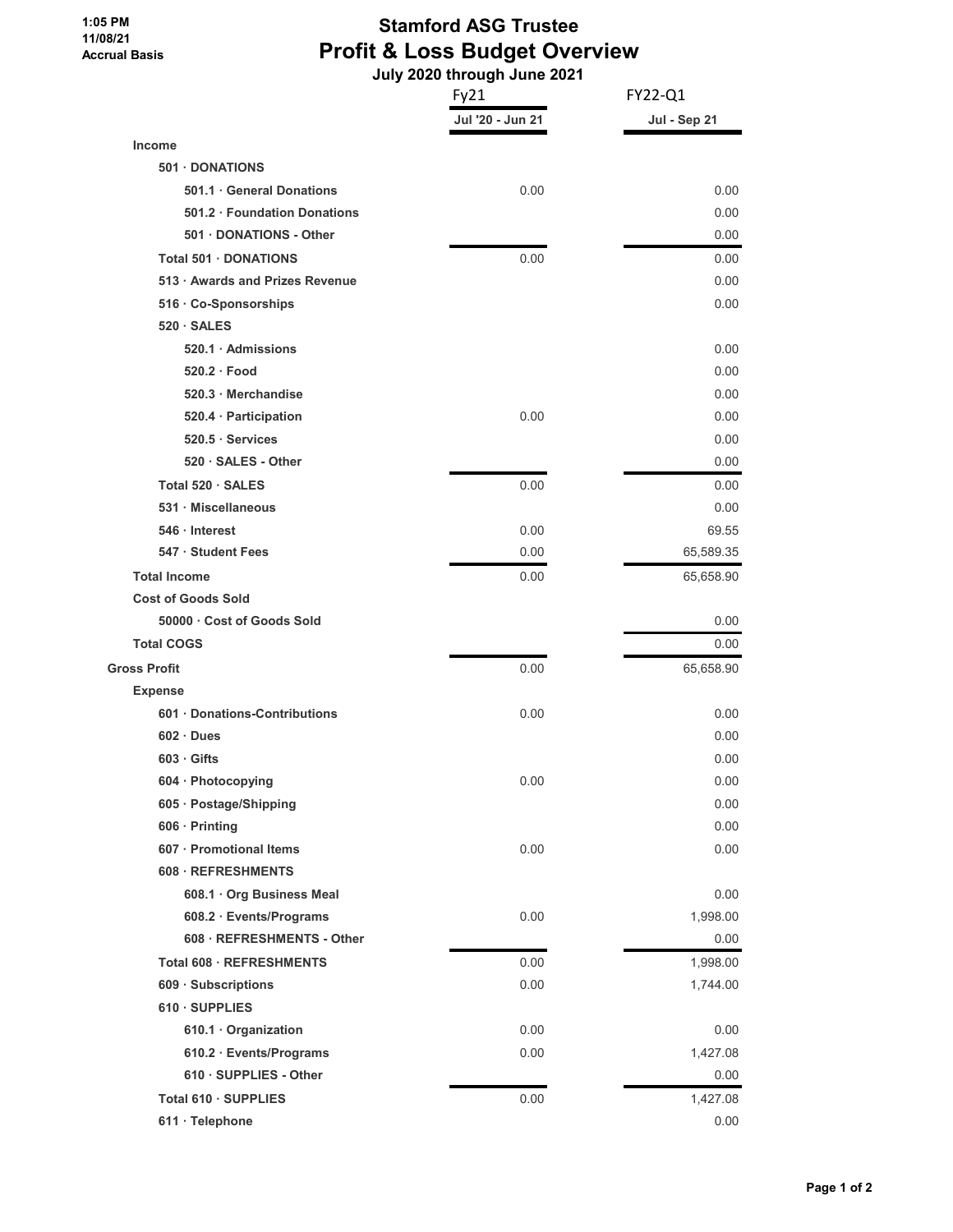#### **1:05 PM 11/08/21 Accrual Basis**

# **Stamford ASG Trustee Profit & Loss Budget Overview**

|                                       | July 2020 through June 2021 |              |  |
|---------------------------------------|-----------------------------|--------------|--|
|                                       | Jul '20 - Jun 21            | Jul - Sep 21 |  |
| $612 \cdot$ Advertising               |                             | 0.00         |  |
| 613 · Awards and Prizes               | 0.00                        | 0.00         |  |
| 615 CONTRACTUAL SERVICES              |                             |              |  |
| 615.1 - Organization                  |                             | 0.00         |  |
| 615.2 - Events/Programs               | 0.00                        | 16,190.30    |  |
| 615 · CONTRACTUAL SERVICES - Other    | 0.00                        | 0.00         |  |
| Total 615 · CONTRACTUAL SERVICES      | 0.00                        | 16,190.30    |  |
| 616 · Co-Sponsorships DO NOT USE      | 0.00                        | 0.00         |  |
| 617 · SALES EXPENSE                   |                             |              |  |
| 617.1 Cost of Food Sold               |                             | 0.00         |  |
| 617.2 Cost of Merch Sold              |                             | 0.00         |  |
| 617.3 Cost of Participation           | 0.00                        | 1,131.00     |  |
| 617.4 Cost of Services Sold           |                             | 0.00         |  |
| 617 · SALES EXPENSE - Other           |                             | 0.00         |  |
| Total 617 · SALES EXPENSE             | 0.00                        | 1,131.00     |  |
| 622 · REGISTRATION/ENTRY FEES         |                             |              |  |
| 622.1 · Registration Fees             | 0.00                        | 0.00         |  |
| 622.2 Entry Fees                      | 0.00                        | 0.00         |  |
| 622 · REGISTRATION/ENTRY FEES - Other |                             | 0.00         |  |
| Total 622 · REGISTRATION/ENTRY FEES   | 0.00                        | 0.00         |  |
| $623 \cdot$ Rental                    |                             | 640.16       |  |
| $624 \cdot$ Travel                    | 0.00                        | 0.00         |  |
| 625 · Equipment/Durable Goods         |                             | 0.00         |  |
| 626 · Equipment--Capital              |                             | 0.00         |  |
| 627 · Insurance                       |                             | 0.00         |  |
| 628 · Repairs and Maintenance         |                             | 0.00         |  |
| 629 · Ultilities                      |                             | 0.00         |  |
| 630 · Penalties and Fines             |                             | 0.00         |  |
| 631 · Miscellaneous Exp - DO NOT USE  |                             | 0.00         |  |
| 632 · Prior Year Expenses             |                             | 0.00         |  |
| 633 Change Funds                      |                             | 0.00         |  |
| 640 · Business Taxes                  |                             | 0.00         |  |
| 642 · Wages - Student                 |                             | 0.00         |  |
| 643 · Wages - Non-Student             |                             | 0.00         |  |
| 644 · Wage Taxes - Student            |                             | 0.00         |  |
| 645 · Wage Taxes - Non-Student        |                             | 0.00         |  |
| <b>Total Expense</b>                  | 0.00                        | 23,130.54    |  |
| <b>Net Income</b>                     | 0.00                        | 42,528.36    |  |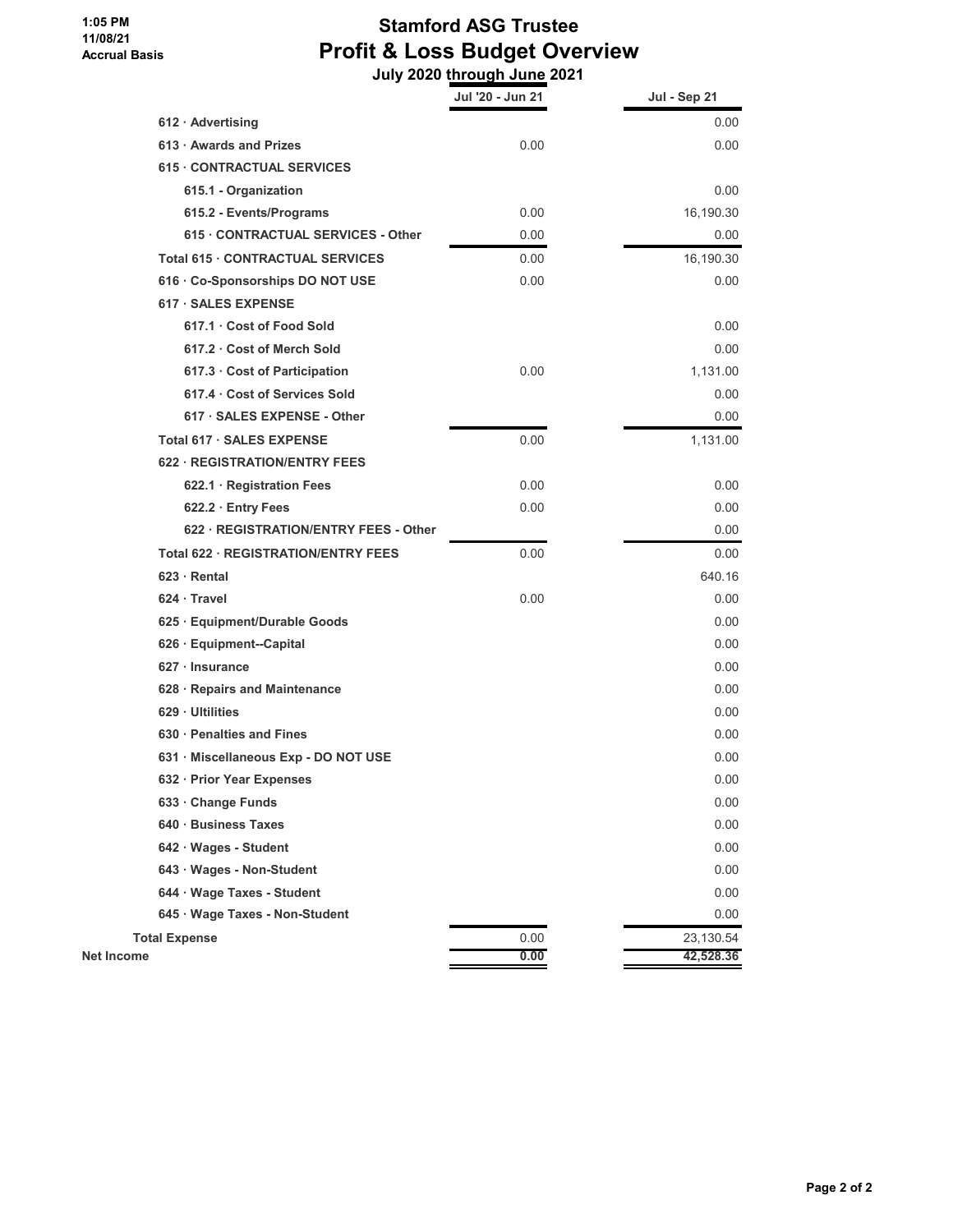**Vote Date:**

**8** 125,146 Step 1 - Fund Balance to Start the Year (from Step 1 tab)

**Step 2 - Minimum Desired Fund Balance for Year End (from Step 2 tab) \$ -** 

|                  |       | <b>Code Description</b>                            | <b>Operating</b><br><b>Budget</b> |            | <b>Training</b><br><b>Steps</b> |
|------------------|-------|----------------------------------------------------|-----------------------------------|------------|---------------------------------|
|                  |       | <b>Fund Balance Available for Operating Budget</b> |                                   | 125,146    | Step 3                          |
| $\bf R$          | 512   | <b>Advertising</b>                                 |                                   |            |                                 |
| E                | 546   | <b>Interest</b>                                    | $\overline{\mathbb{S}}$           | <b>250</b> |                                 |
| V                | 547   | <b>Student Fees</b>                                | $\overline{\mathbb{S}}$           | 160,000    | Step 4                          |
|                  |       | <b>Total Revenues</b>                              |                                   | 160,250    |                                 |
|                  |       | <b>Total Anticipated Cash for Budget</b>           |                                   | 285,396    | Step 5                          |
| E                | 602   | <b>Dues</b>                                        | $\overline{\mathbb{S}}$           |            |                                 |
| X                | 603   | <b>Gifts</b>                                       | $\overline{\mathbf{S}}$           | 2,500      |                                 |
| p                | 604   | Photocopying                                       | $\overline{\mathbb{S}}$           |            |                                 |
| e<br>$\mathbf n$ | 605   | Postage                                            | $\overline{\mathbb{S}}$           |            |                                 |
| d                | 606   | Printing                                           | $\overline{\mathbf{S}}$           |            |                                 |
| ı                | 607   | <b>Promotional Items</b>                           | $\overline{\mathbf{S}}$           | 17,500     |                                 |
| t                | 608.1 | <b>Refreshments - Organization</b>                 |                                   |            |                                 |
| u<br>r           | 608.2 | <b>Refreshments - Events/Programs</b>              | $\overline{\mathbf{S}}$           | 37,500     |                                 |
| e                | 609   | <b>Subscriptions</b>                               | \$                                | 2,500      |                                 |
| S                | 610.1 | <b>Supplies - Organization</b>                     | \$                                | 500        |                                 |
|                  | 610.2 | <b>Supplies - Events/Programs</b>                  | \$                                | 20,000     |                                 |
|                  | 611   | Telephone                                          |                                   |            |                                 |
|                  | 612   | <b>Advertising</b>                                 |                                   |            |                                 |
|                  | 613   | <b>Awards and Prizes</b>                           | $\overline{\mathbb{S}}$           | 6,500      |                                 |
|                  | 615.1 | <b>Contractual Services - Organization</b>         |                                   |            |                                 |
|                  | 615.2 | <b>Contractual Services - Events/Programs</b>      | $\overline{\mathbb{S}}$           | 80,000     |                                 |
|                  | 617.1 | <b>Cost of Food Sold</b>                           |                                   |            | Step 6                          |
|                  | 617.2 | <b>Cost of Merchandise Sold</b>                    |                                   |            |                                 |
|                  | 617.3 | <b>Cost of Participation</b>                       | $\overline{\mathbb{S}}$           | 9,000      |                                 |
|                  | 617.4 | <b>Cost of Services Sold</b>                       |                                   |            |                                 |
|                  | 622.1 | <b>Registration Fees</b>                           |                                   |            |                                 |
|                  | 622.2 | <b>Entry Fees</b>                                  | $\boldsymbol{\$}$                 | 32,500     |                                 |
|                  | 623   | Rental                                             | $\overline{\mathbb{S}}$           | 3,500      |                                 |
|                  | 624   | <b>Travel</b>                                      | S,                                | 6,000      |                                 |
|                  | 625   | <b>Equipment/Durable Goods</b>                     |                                   |            |                                 |
|                  | 626   | <b>Equipment - Capital</b>                         |                                   |            |                                 |
|                  | 627   | <b>Insurance</b>                                   |                                   |            |                                 |
|                  | 628   | <b>Repairs and Maintenance</b>                     |                                   |            |                                 |
|                  | 642   | <b>Wages - Student</b>                             |                                   |            |                                 |
|                  | 643   | <b>Wages - Non-Student</b>                         |                                   |            |                                 |
|                  | 644   | <b>Wage Taxes - Student</b>                        |                                   |            |                                 |
|                  | 645   | <b>Wage Taxes - Non-Student</b>                    |                                   |            |                                 |
|                  |       | <b>Total Expenditures</b>                          |                                   | 218,000    |                                 |
|                  |       | Fund Balance Planned for End of Year               |                                   | 67,396     |                                 |

**Step 7**

**Budget should be prepared for formal Org Approval**

**Org Approval must happen by motion in a public meeting**

**Once approved, submit budget and minutes to TSOS**

**Orgs can change their budget at any time Budget must be in place prior to any financial activity**

**Reminders:**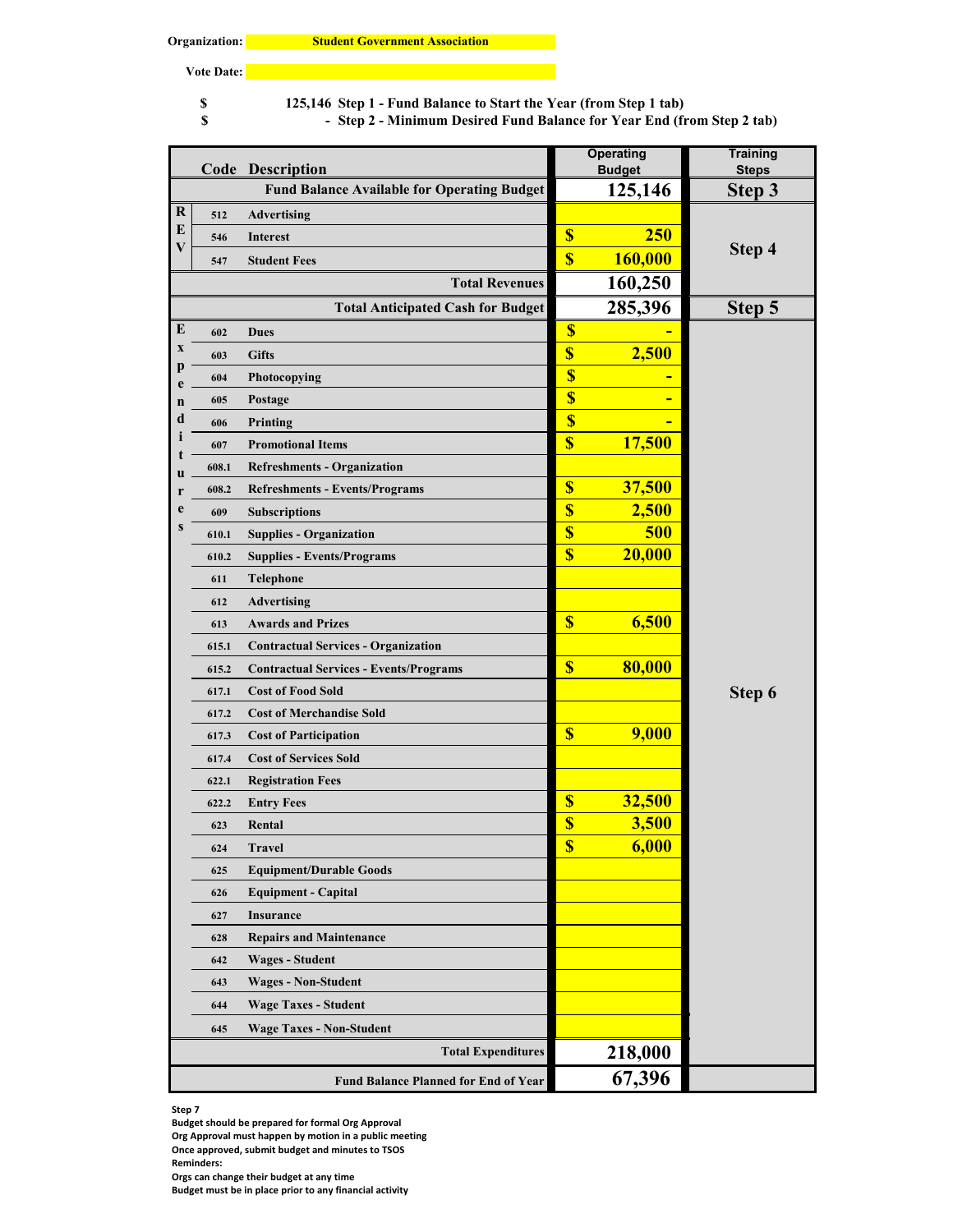8:18 ASM antitut of ASG Admuste Basis of it & Loss Budget Overview July 1 through November 11, 2021

| بديعه<br>M.I<br>н<br>ч. |
|-------------------------|
|                         |

|                                             | <b>FY23</b> | <b>FY24</b> |
|---------------------------------------------|-------------|-------------|
| <b>Income</b>                               |             |             |
| 501 DONATIONS                               |             |             |
| 501.1 General Donations                     | 0.00        | 0.00        |
| 501.2 Foundation Donations                  | 0.00        | 0.00        |
| 501 DONATIONS - Other                       | 0.00        | 0.00        |
| Total 501 · DONATIONS                       | 0.00        | 0.00        |
| 513 · Awards and Prizes Revenue             | 0.00        | 0.00        |
| 516 · Co-Sponsorships<br>$520 \cdot SALES$  | 0.00        | 0.00        |
| 520.1 Admissions                            | 0.00        | 0.00        |
| $520.2 \cdot$ Food                          | 0.00        | 0.00        |
| 520.3 Merchandise                           | 0.00        | 0.00        |
| 520.4 · Participation                       | 0.00        | 0.00        |
| $520.5 \cdot$ Services                      | 0.00        | 0.00        |
| 520 · SALES - Other                         | 0.00        | 0.00        |
| Total 520 · SALES                           | 0.00        | 0.00        |
| 531 · Miscellaneous                         | 0.00        | 0.00        |
| 546 · Interest                              | 0.00        | 0.00        |
| 547 · Student Fees                          | 0.00        | 0.00        |
| <b>Total Income</b>                         | 0.00        | 0.00        |
| <b>Cost of Goods Sold</b>                   |             |             |
| 50000 Cost of Goods Sold                    | 0.00        | 0.00        |
| <b>Total COGS</b>                           | 0.00        | 0.00        |
| <b>Gross Profit</b>                         | 0.00        | 0.00        |
| <b>SGA Approved Budget &gt;&gt;&gt;&gt;</b> | 0.00        | 0.00        |
| 601 Donations-Contributions                 | 0.00        | 0.00        |
| $602 \cdot Dues$                            | 0.00        | 0.00        |
| $603 \cdot$ Gifts                           | 0.00        | 0.00        |
| 604 · Photocopying                          | 0.00        | 0.00        |
| 605 · Postage/Shipping                      | 0.00        | 0.00        |
| 606 · Printing                              | 0.00        | 0.00        |
| 607 · Promotional Items                     | 0.00        | 0.00        |
| 608 · REFRESHMENTS                          |             |             |
| 608.1 · Org Business Meal                   | 0.00        | 0.00        |
| 608.2 · Events/Programs                     | 0.00        | 0.00        |
| 608 · REFRESHMENTS - Other                  | 0.00        | 0.00        |
| Total 608 · REFRESHMENTS                    | 0.00        | 0.00        |
| 609 · Subscriptions                         | 0.00        | 0.00        |
| 610 · SUPPLIES                              |             |             |
| 610.1 Organization                          | 0.00        | 0.00        |
| 610.2 · Events/Programs                     | 0.00        | 0.00        |
| 610 · SUPPLIES - Other                      | 0.00        | 0.00        |
| Total 610 · SUPPLIES                        | 0.00        | 0.00        |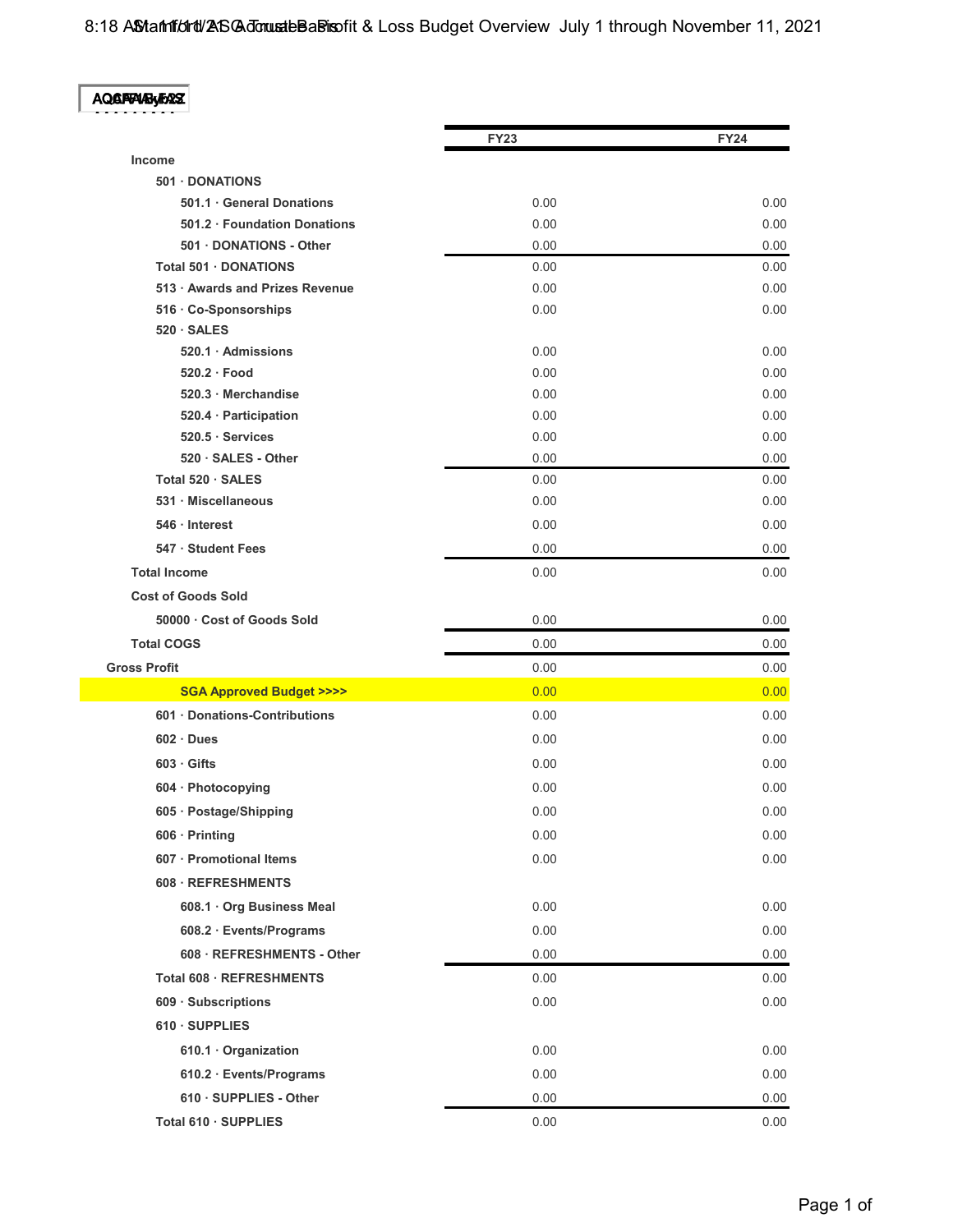|                                       | 0.00 | 0.00 |
|---------------------------------------|------|------|
| <b>Net Income</b>                     | 0.00 | 0.00 |
| <b>Total Expense</b>                  | 0.00 | 0.00 |
| 645 · Wage Taxes - Non-Student        | 0.00 | 0.00 |
| 644 · Wage Taxes - Student            | 0.00 | 0.00 |
| 643 · Wages - Non-Student             | 0.00 | 0.00 |
| 642 · Wages - Student                 | 0.00 | 0.00 |
| 640 · Business Taxes                  | 0.00 | 0.00 |
| 633 · Change Funds                    | 0.00 | 0.00 |
| 632 · Prior Year Expenses             | 0.00 | 0.00 |
| 631 · Miscellaneous Exp - DO NOT USE  | 0.00 | 0.00 |
| 630 · Penalties and Fines             | 0.00 | 0.00 |
| 629 · Ultilities                      | 0.00 | 0.00 |
| 628 · Repairs and Maintenance         | 0.00 | 0.00 |
| $627 \cdot$ Insurance                 | 0.00 | 0.00 |
| 626 · Equipment--Capital              | 0.00 | 0.00 |
| 625 · Equipment/Durable Goods         | 0.00 | 0.00 |
| $624 \cdot$ Travel                    | 0.00 | 0.00 |
| $623 \cdot$ Rental                    | 0.00 | 0.00 |
| Total 622 · REGISTRATION/ENTRY FEES   | 0.00 | 0.00 |
| 622 · REGISTRATION/ENTRY FEES - Other | 0.00 | 0.00 |
| 622.2 · Entry Fees                    | 0.00 | 0.00 |
| 622.1 · Registration Fees             | 0.00 | 0.00 |
| 622 · REGISTRATION/ENTRY FEES         |      |      |
| Total 617 · SALES EXPENSE             | 0.00 | 0.00 |
| 617 · SALES EXPENSE - Other           | 0.00 | 0.00 |
| 617.4 Cost of Services Sold           | 0.00 | 0.00 |
| 617.3 Cost of Participation           | 0.00 | 0.00 |
| 617.2 Cost of Merch Sold              | 0.00 | 0.00 |
| 617.1 · Cost of Food Sold             | 0.00 | 0.00 |
| 617 · SALES EXPENSE                   |      |      |
| 616 · Co-Sponsorships DO NOT USE      | 0.00 | 0.00 |
| Total 615 · CONTRACTUAL SERVICES      | 0.00 | 0.00 |
| 615 · CONTRACTUAL SERVICES - Other    | 0.00 | 0.00 |
| 615.2 - Events/Programs               | 0.00 | 0.00 |
| 615.1 - Organization                  | 0.00 | 0.00 |
| 615 CONTRACTUAL SERVICES              |      |      |
| 613 · Awards and Prizes               | 0.00 | 0.00 |
| $612 \cdot$ Advertising               | 0.00 | 0.00 |
| 611 · Telephone                       | 0.00 | 0.00 |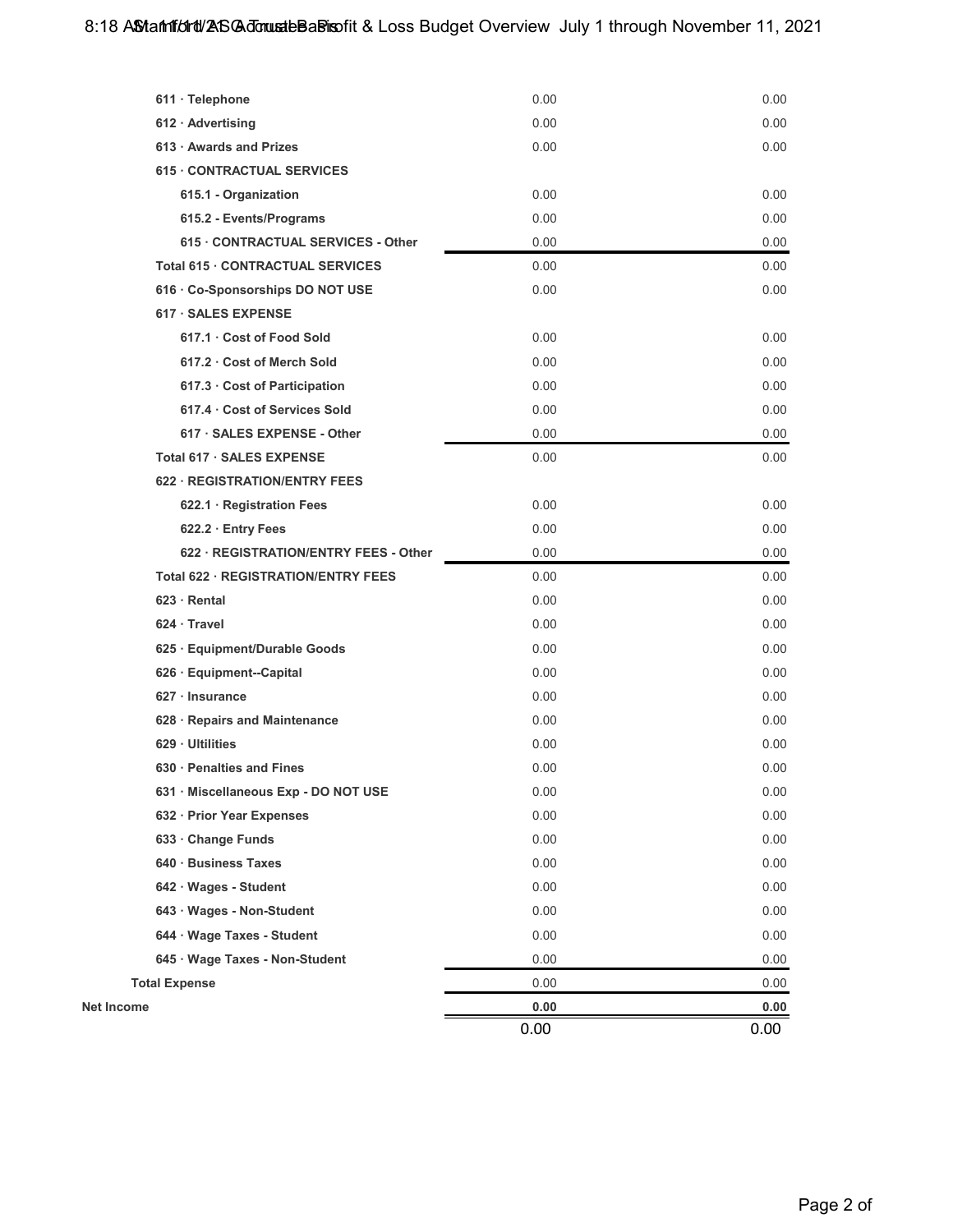# **GENERAL SENATE MEETING**

# Student Government Association/UConn Stamford

**Meeting called to order by** President – Chinedu Nkwo **Date | time:**12/9/2021 6:09 PM **Total Voting Members: 19 Quorum: 11**

# Officer/Director/Advisor Attendance

- ☒ President Chinedu Nkwo
- ☒ Vice President Sabrina Uva
- ☒ CFO Alyssa Pelletier
- ☒ CAO Anejah McLaurin

☒ Stu. Activities Coord./UConn – Gayle Riquier (nonvoting)

- ☒ Program Director Nahum Valiente
- ☒ Program Director- Jennifer Criollo

# Senator Attendance

 $\Box$  Nicholas Marini(absent) ☒ Sofia Dadamo ☐James Shiang (absent) ☐Adam Barker (absent) ☒Ananya Viswanathan ☒ Zoe Stewart ☒ Vaughan-Piccirllo-Sealey ☐ Kendra Velasquez (absent) ☒Anna Rose Thlemaque ☒ Diamond Bakare ⊠ Junior Lara ☒ José García ☐ Josef Lopez (absent)

# Approval of Minutes

➢ Motion to: Approve the meeting minutes from 12/2/2021

Moved by: Anejah McLaurin Seconded by: Sabrina Uva Voting results: In Favor: 12 Motion: Passes Opposed: **0** Abstained: **1** 

Minutes for all meetings are posted on the web at<http://sga.stamford.uconn.edu/meeting-minutes/> within 48 hours of the meeting. Senators should visit the site to review for accuracy before the next scheduled meeting.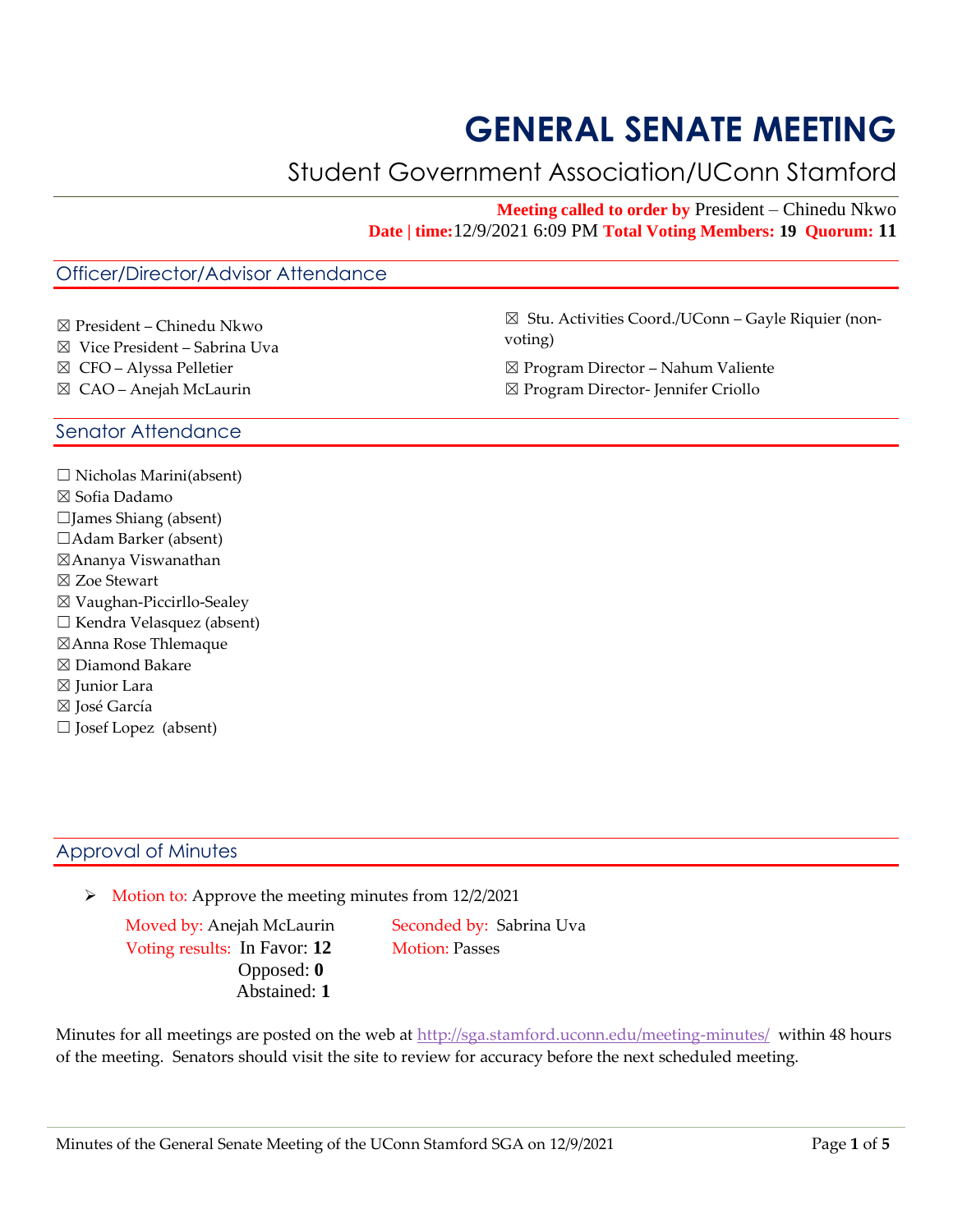# **Interim CAO Nominations**

- $\triangleright$  We will be doing our senate appointment for the interim CAO position! Please keep in mind that this is a *temporary position* for the break! We will have a formal election upon returning for the spring semester.
- ➢ Nominations
	- o Jennifer Criollo: 12 votes (voted by the senate)
	- o Ananya Viswanathan: 0 votes (voted by the senate)
	- o Our Interim CAO position goes to Jennifer Criollo
	- o Congratulations!!!

# **Marketing Directors Announcements**

- ➢ Alexis Pollock
- ➢ Emily Cervantes
- ➢ Haley Guerrero
- ➢ Jennifer Collantes
- ➢ Mary Attah Agyeman
- ➢ Congratulations to our Marketing Directors for Spring 2022!!!

# Vice President – Sabrina Uva StamfordSGA-VP@UConn.edu

# **Programming Events**

# **Program Directors Announcements**

- ➢ Maqsood, Mirral
- ➢ Bakare, Diamond
- ➢ Piccirillo-Sealey, Vaughan
- ➢ Valdez, Chelsea
- ➢ Dingle, Evan
- ➢ Chen, Susan
- ➢ Congratulations to our Programs Directors for Spring 2022!!!

# **Miraal-Final Breakfast**

- $\triangleright$  December 13<sup>th</sup>
- ➢ 10:30am-12:30pm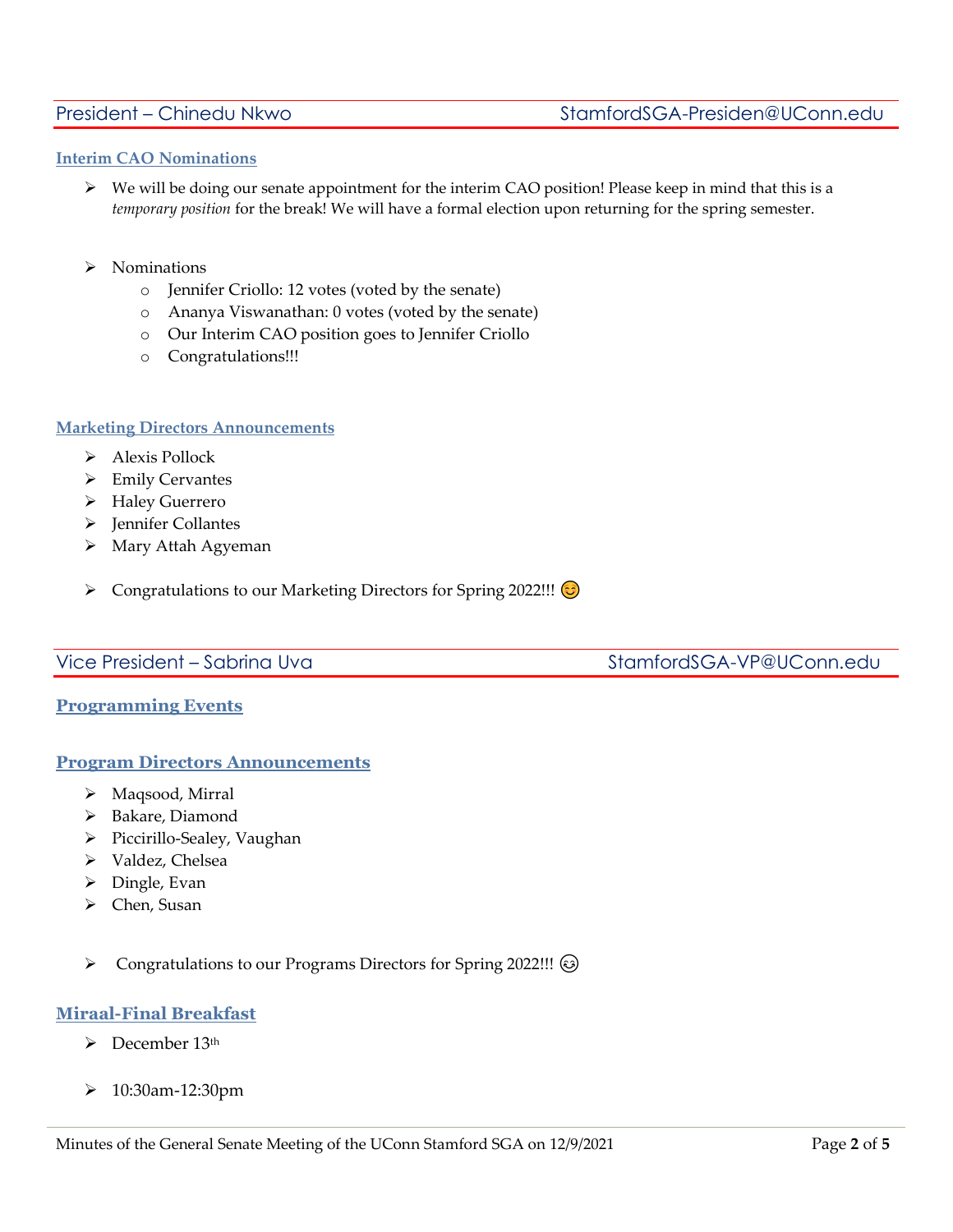- $\triangleright$  Needs volunteers to help out from 10-12:30 to help set up outside and hand out tickets and do attendance
- ➢ Cafe Bon will be serving croissants, chocolate croissants, muffins, donuts, yogurt parfaits, hot chocolate, hot tea, iced tea, and has an open espresso bar
- ➢ They have oat milk and soy milk for people who are lactose intolerant
- ➢ They will be here 10am-12:30pm across from whitey heist
- ➢ It's all outdoors and grab and go

# **Jennifer-De-Stress Reflection**

➢ Thank you so much for all the help and participation! All three events were a success with great attendance and satisfaction from student!

# **Nahum-Programming Input Form**

➢ Fill out the SGA programming input form[: https://docs.google.com/forms/d/15XLBx\\_4mMV8eD--O-](https://docs.google.com/forms/d/15XLBx_4mMV8eD--O-Dpco1W-ReAnOJMTf4qlELDvN4s/viewform?edit_requested=true)[Dpco1W-ReAnOJMTf4qlELDvN4s/viewform?edit\\_requested=true](https://docs.google.com/forms/d/15XLBx_4mMV8eD--O-Dpco1W-ReAnOJMTf4qlELDvN4s/viewform?edit_requested=true)

# **Funding Proposals**

➢ None

# **SASFAC Budget Narrative-Final Draft**

- ➢ Draft will be sent to Storrs tomorrow
- ➢ Motion to: Approve our SASFAC Budget Narrative with the final revisions and ready to be sent to Storrs

Voting results: In Favor: 12 Motion: Passes Opposed: **0** Abstained: **1**

Moved by: Alyssa Pelletier Seconded by: Vaughan Piccirillo -Sealey

**SGA FCM Spring 2022**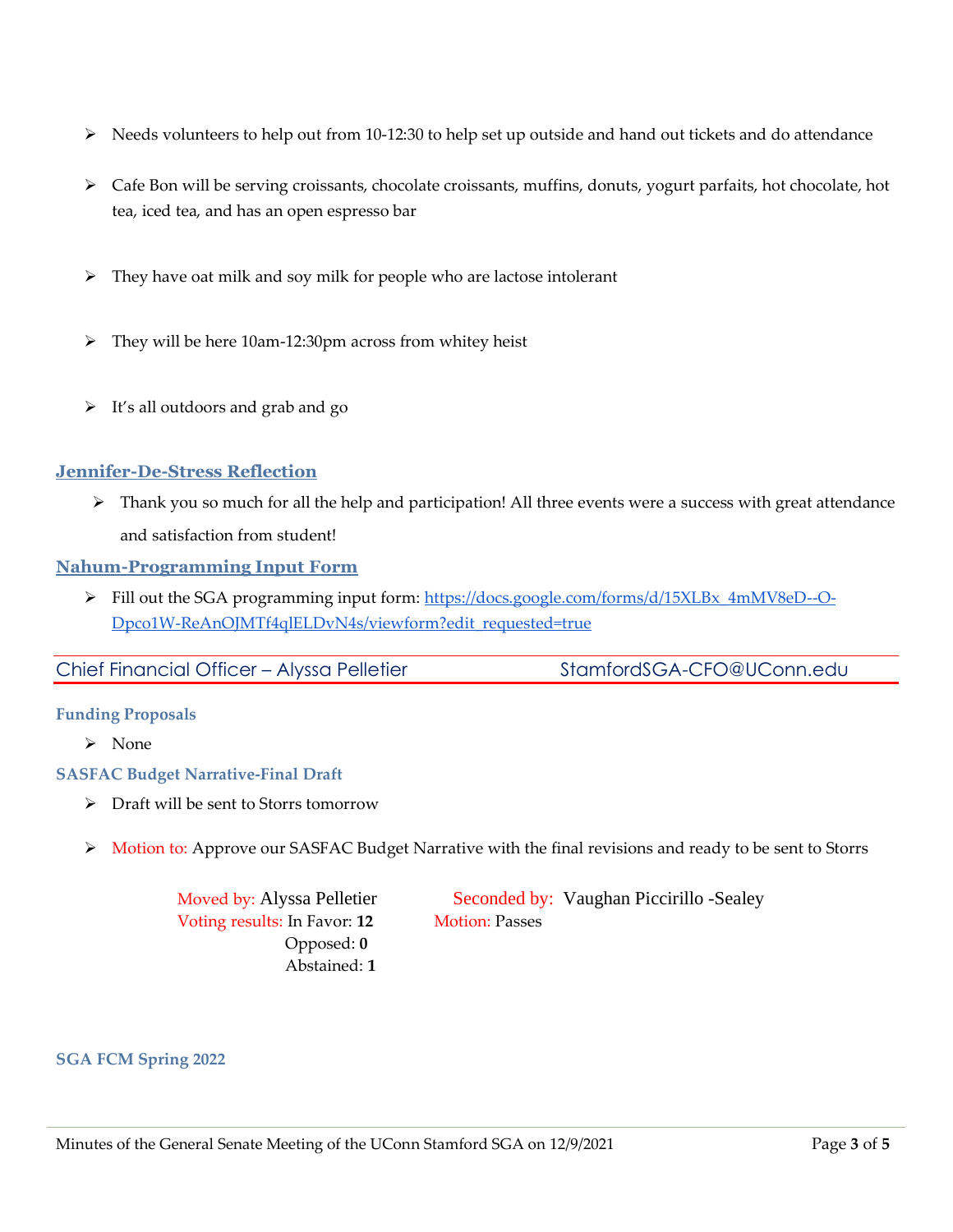- $\triangleright$  In preparing for next semester, the executive officers and I thought it would be good to send out a form reflecting on the work of the Finance Committee this past semester, and to reflect on ways to make our meetings more successful moving forward
- $\triangleright$  Please fill out the form attached below. We appreciate any input or feedback you can provide us!
- ➢ <https://forms.gle/c2CEYDyuscZQppuw9>

# Chief Administrative Officer - Anejah McLaurin StamfordSGA@UConnedu

# **Senator Resignations and Appointments**

➢ Motion to: resign all non-voting and voting senators, excluding the elected officers and program directors appointed for Spring 2022

Voting results: In Favor: 12 Motion: Passes Opposed: **0** Abstained: **1** 

Moved by: Anejah McLaurin Seconded by: Nahum Valiente

Advisor- Gayle Riquier [Gayle.Riquier@UConn.edu](mailto:Gayle.Riquier@UConn.edu)

- ➢ Thank you for a great semester! Chinedu and Anejah, you will be miss!! ☺
- $\triangleright$  TSOS will no longer be supporting the regional Trustee Fee accounts. A transitional period will occur, and a new process for funding and purchasing procedures will be rolled out over the course of the next semester. All RSO and SGA leaders will need to go through a new training to learn the new process .

# Announcements

➢ Congratulations to Sabrina, Nahum, and Jennifer for their new positions!!

# Next Meeting/Adjournment

# **?/?/2022 ? PM – Room ?**

# **Motion to adjourn was made at 6:34**

Voting results: In Favor: 12 Motion: Passes Opposed: **0** Abstained: **1** 

# Approval: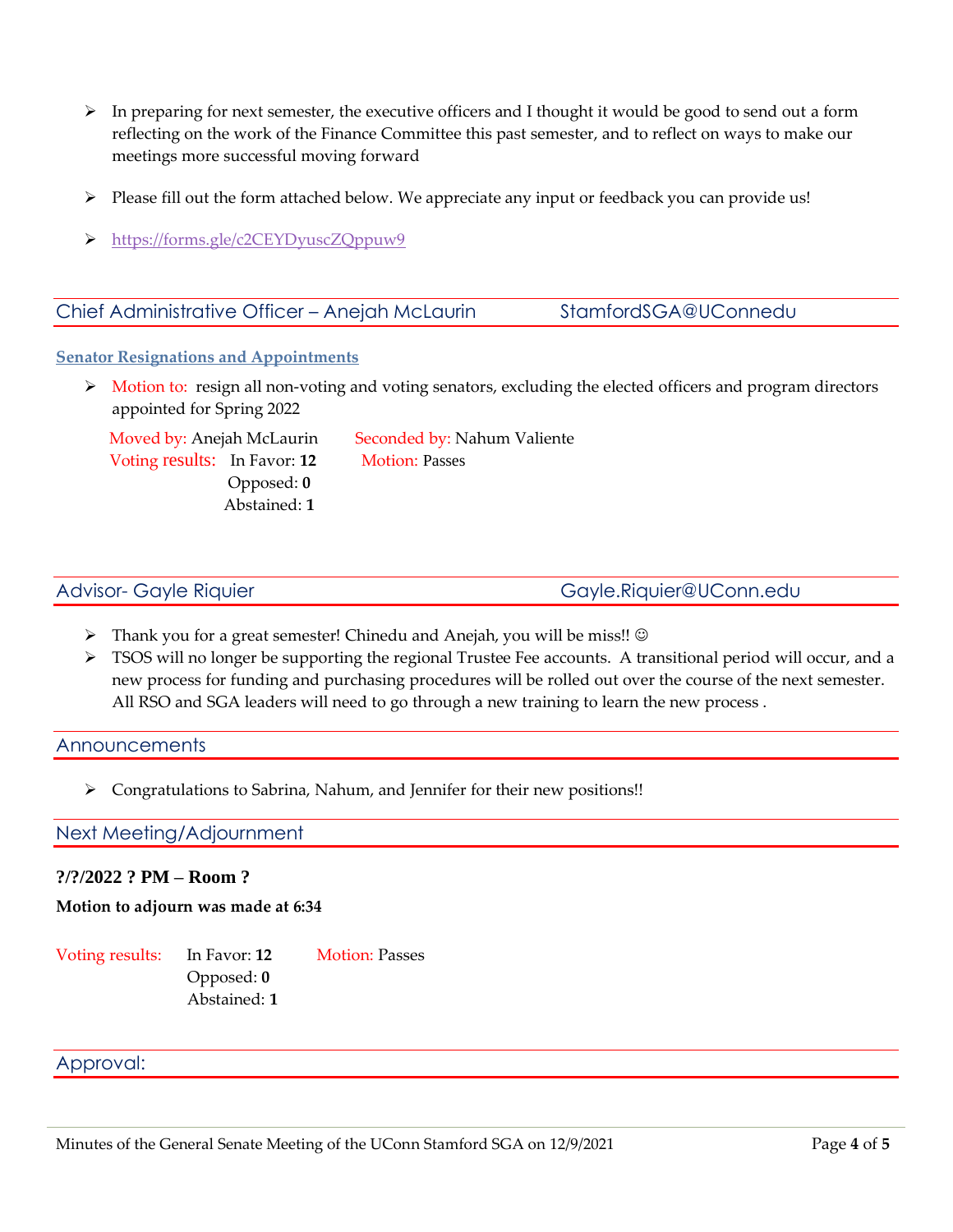Anejah McLaurin – Chief Administrative Officer/SGA

# Date Date Date

# Gayle Riquier – Student Activities Coordinator/UConn

# **Guests in Attendance:**

| Diamond   | Bakare            |
|-----------|-------------------|
| Ananya    | Viswanathan       |
| Zoe       | Stewart           |
| Anna Rose | Thelemaque        |
| Brian     | Jerez             |
| Anejah    | McLaurin          |
| Chinedu   | Nkwo              |
| Sabrina   | Uva               |
| Alyssa    | Pelletier         |
| Nahum     | Valiente          |
| Jennifer  | Criollo           |
| Sofia     | Dadamo            |
| Junior    | Lara              |
| Vaughan   | Piccirillo-Sealey |
| Jose      | Garcia            |
| Maria     | Oliveira          |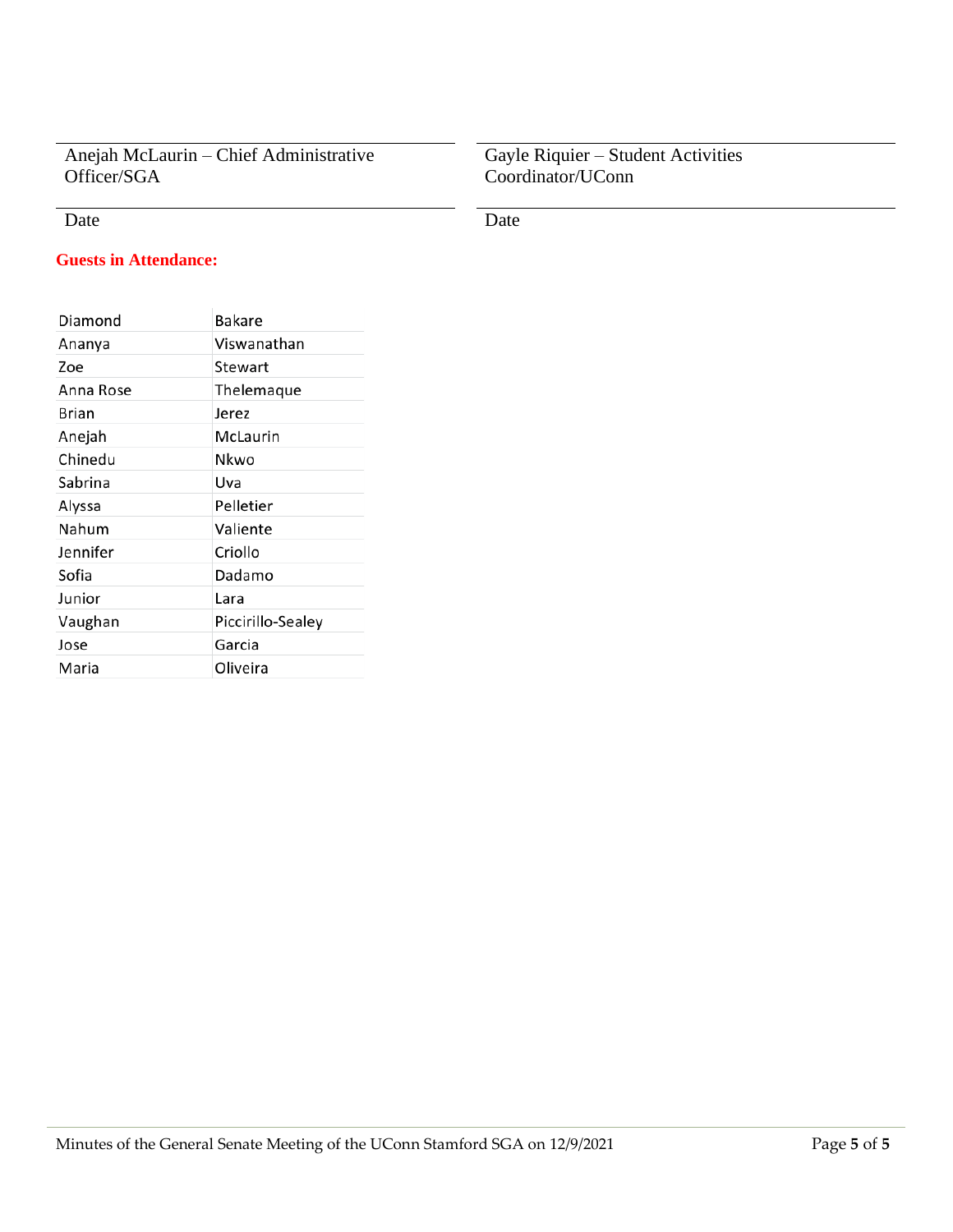**3:19 PM 02/17/22 Accrual Basis**

# **Stamford ASG Trustee Profit & Loss**

 **July 2020 through June 2021**

|                                     | Jul '20 - Jun 21 |
|-------------------------------------|------------------|
| Income                              |                  |
| 546 Interest                        | 306.48           |
| 547 · Student Fees                  | 56,944.50        |
| <b>Total Income</b>                 | 57,250.98        |
| <b>Gross Profit</b>                 | 57,250.98        |
| <b>Expense</b>                      |                  |
| $603 \cdot$ Gifts                   | 58.00            |
| 605 · Postage/Shipping              | 275.10           |
| 607 · Promotional Items             | 15,618.44        |
| 609 · Subscriptions                 | 2,061.91         |
| 610 · SUPPLIES                      |                  |
| $610.2 \cdot Events/Programs$       | 511.59           |
| Total 610 · SUPPLIES                | 511.59           |
| 613 · Awards and Prizes             | 859.55           |
| <b>615 CONTRACTUAL SERVICES</b>     |                  |
| 615.2 - Events/Programs             | 30,856.35        |
| Total 615 . CONTRACTUAL SERVICES    | 30,856.35        |
| 622 · REGISTRATION/ENTRY FEES       |                  |
| $622.2 \cdot$ Entry Fees            | 2,702.88         |
| Total 622 · REGISTRATION/ENTRY FEES | 2,702.88         |
| <b>Total Expense</b>                | 52,943.82        |
| <b>Net Income</b>                   | 4,307.16         |